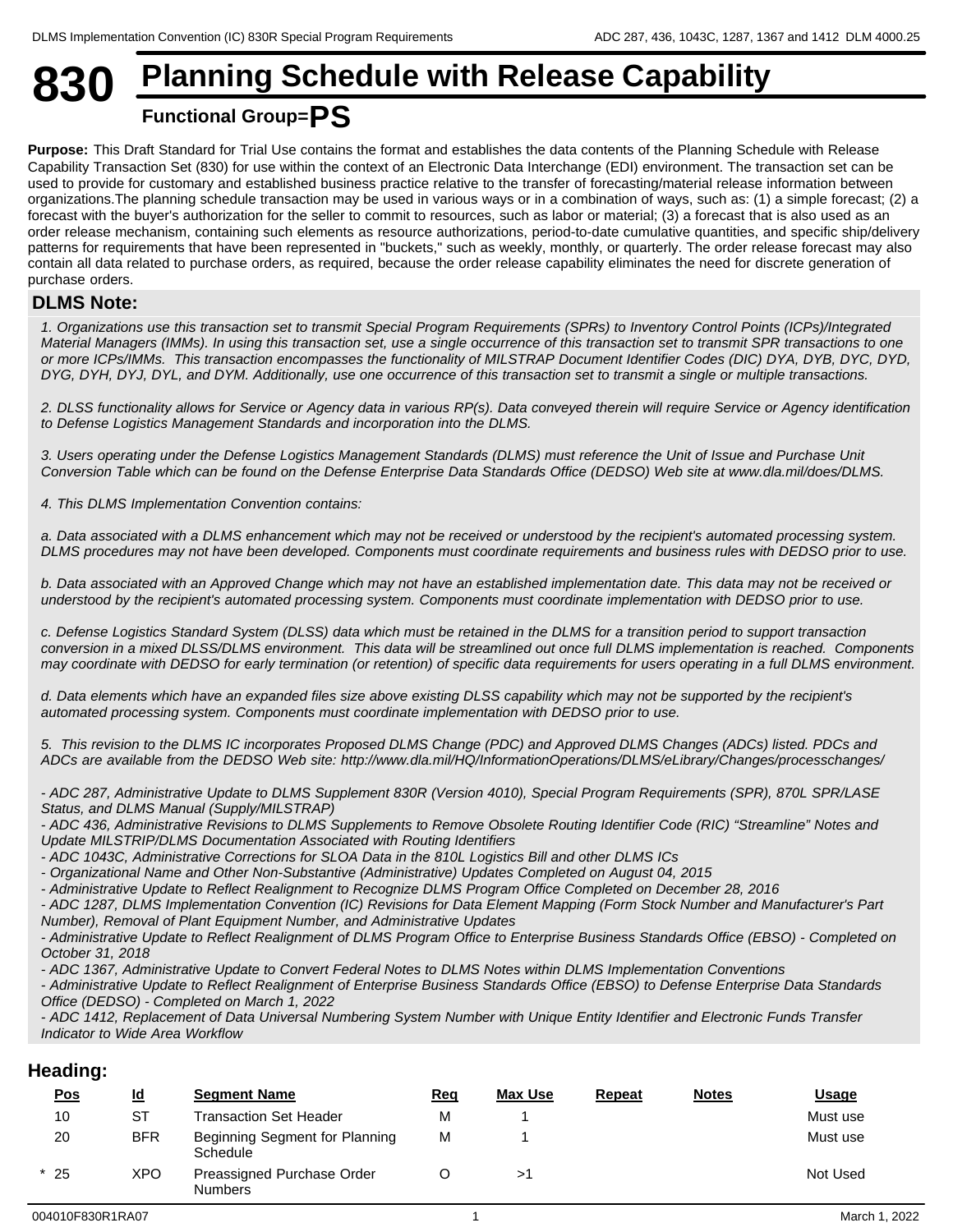DLMS Implementation Convention (IC) 830R Special Program Requirements ADC 287, 436, 1043C, 1287, 1367 and 1412 DLM 4000.25

| Pos            | $\underline{\mathsf{Id}}$ | <b>Segment Name</b>                                                    | Req         | <b>Max Use</b>            | <b>Repeat</b> | <b>Notes</b> | Usage    |
|----------------|---------------------------|------------------------------------------------------------------------|-------------|---------------------------|---------------|--------------|----------|
| $*$ 40         | <b>CUR</b>                | Currency                                                               | O           | -1                        |               |              | Not Used |
| $*50$          | <b>REF</b>                | Reference Identification                                               | O           | 12                        |               |              | Not Used |
| $*$ 60         | PER                       | <b>Administrative Communications</b><br>Contact                        | O           | 3                         |               |              | Not Used |
| $*70$          | <b>TAX</b>                | <b>Tax Reference</b>                                                   | $\mathsf O$ | $\ensuremath{\mathsf{3}}$ |               |              | Not Used |
| $*80$          | FOB                       | F.O.B. Related Instructions                                            | O           | $\mathbf{1}$              |               |              | Not Used |
| $*90$          | <b>CTP</b>                | Pricing Information                                                    | O           | 25                        |               |              | Not Used |
| $*100$         | <b>SAC</b>                | Service, Promotion, Allowance, or<br>Charge Information                | $\circ$     | 25                        |               |              | Not Used |
| $*110$         | <b>CSH</b>                | <b>Sales Requirements</b>                                              | O           | $\mathbf{1}$              |               |              | Not Used |
| $*120$         | <b>ITD</b>                | Terms of Sale/Deferred Terms of<br>Sale                                | $\mathsf O$ | $\overline{2}$            |               |              | Not Used |
| $*130$         | <b>DTM</b>                | Date/Time Reference                                                    | O           | 10                        |               |              | Not Used |
| $*140$         | PID                       | Product/Item Description                                               | $\mathsf O$ | 200                       |               |              | Not Used |
| $*150$         | <b>MEA</b>                | <b>Measurements</b>                                                    | O           | 40                        |               |              | Not Used |
| $*160$         | <b>PWK</b>                | Paperwork                                                              | O           | 25                        |               |              | Not Used |
| $*170$         | <b>PKG</b>                | Marking, Packaging, Loading                                            | O           | 25                        |               |              | Not Used |
| $*180$         | TD <sub>1</sub>           | Carrier Details (Quantity and<br>Weight)                               | O           | $\overline{c}$            |               |              | Not Used |
| $*190$         | TD <sub>5</sub>           | <b>Carrier Details (Routing</b><br>Sequence/Transit Time)              | $\mathsf O$ | 12                        |               |              | Not Used |
| $*200$         | TD <sub>3</sub>           | Carrier Details (Equipment)                                            | $\mathsf O$ | 12                        |               |              | Not Used |
| $*210$         | TD <sub>4</sub>           | Carrier Details (Special Handling,<br>or Hazardous Materials, or Both) | $\mathsf O$ | $\sqrt{5}$                |               |              | Not Used |
| 220            | <b>MAN</b>                | <b>Marks and Numbers</b>                                               | O           | 10                        |               |              | Not Used |
| LOOP ID - N1   |                           |                                                                        |             |                           | 200           |              |          |
| 230            | N <sub>1</sub>            | Name                                                                   | $\mathsf O$ | $\mathbf{1}$              |               |              | Must use |
| $* 240$        | N <sub>2</sub>            | <b>Additional Name Information</b>                                     | $\circ$     | $\overline{c}$            |               |              | Not Used |
| $*250$         | N3                        | Address Information                                                    | O           | $\overline{c}$            |               |              | Not Used |
| $* 260$        | N <sub>4</sub>            | Geographic Location                                                    | $\circ$     | $\overline{1}$            |               |              | Not Used |
| $* 270$        | <b>REF</b>                | Reference Identification                                               | $\mathsf O$ | 12                        |               |              | Not Used |
| $*280$         | PER                       | Administrative Communications<br>Contact                               | $\mathsf O$ | 3                         |               |              | Not Used |
| 290            | <b>FOB</b>                | F.O.B. Related Instructions                                            | $\mathsf O$ | $\overline{\mathbf{1}}$   |               |              | Not Used |
| * LOOP ID - LM |                           |                                                                        |             |                           | $\geq 1$      |              |          |
| $*300$         | LM                        | Code Source Information                                                | O           | $\overline{1}$            |               |              | Not Used |
| 310            | LQ                        | <b>Industry Code</b>                                                   | M           | 100                       |               |              | Must use |
|                |                           |                                                                        |             |                           |               |              |          |

## **Detail:**

| Pos                  | $\underline{\mathsf{Id}}$ | <b>Segment Name</b>           | Req     | <b>Max Use</b> | <b>Repeat</b> | <b>Notes</b> | <b>Usage</b> |
|----------------------|---------------------------|-------------------------------|---------|----------------|---------------|--------------|--------------|
| <b>LOOP ID - LIN</b> |                           |                               |         |                | $\geq 1$      |              |              |
| 10                   | LIN                       | Item Identification           | M       |                |               |              | Must use     |
| $*20$                | UIT                       | Unit Detail                   | O       |                |               |              | Not Used     |
| $*21$                | <b>DTM</b>                | Date/Time Reference           | O       | 10             |               |              | Not Used     |
| $*30$                | <b>CUR</b>                | Currency                      | O       |                |               |              | Not Used     |
| $*$ 60               | PO <sub>3</sub>           | <b>Additional Item Detail</b> | O       | 25             |               |              | Not Used     |
| $*70$                | <b>CTP</b>                | Pricing Information           | O       | 25             |               |              | Not Used     |
| $*80$                | <b>PID</b>                | Product/Item Description      | O       | 1000           |               |              | Not Used     |
| $*90$                | <b>MEA</b>                | <b>Measurements</b>           | $\circ$ | 40             |               |              | Not Used     |
| 100                  | <b>PWK</b>                | Paperwork                     | O       | 25             |               |              | Used         |
| $*110$               | <b>PKG</b>                | Marking, Packaging, Loading   | O       | 25             |               |              | Not Used     |
| $*120$               | PO <sub>4</sub>           | Item Physical Details         | O       |                |               |              | Not Used     |
| $*130$               | <b>PRS</b>                | <b>Part Release Status</b>    | O       |                |               |              | Not Used     |
| 140                  | <b>REF</b>                | Reference Identification      | O       | 12             |               |              | Must use     |
| $*150$               | PER                       | Administrative Communications | O       | 3              |               |              | Not Used     |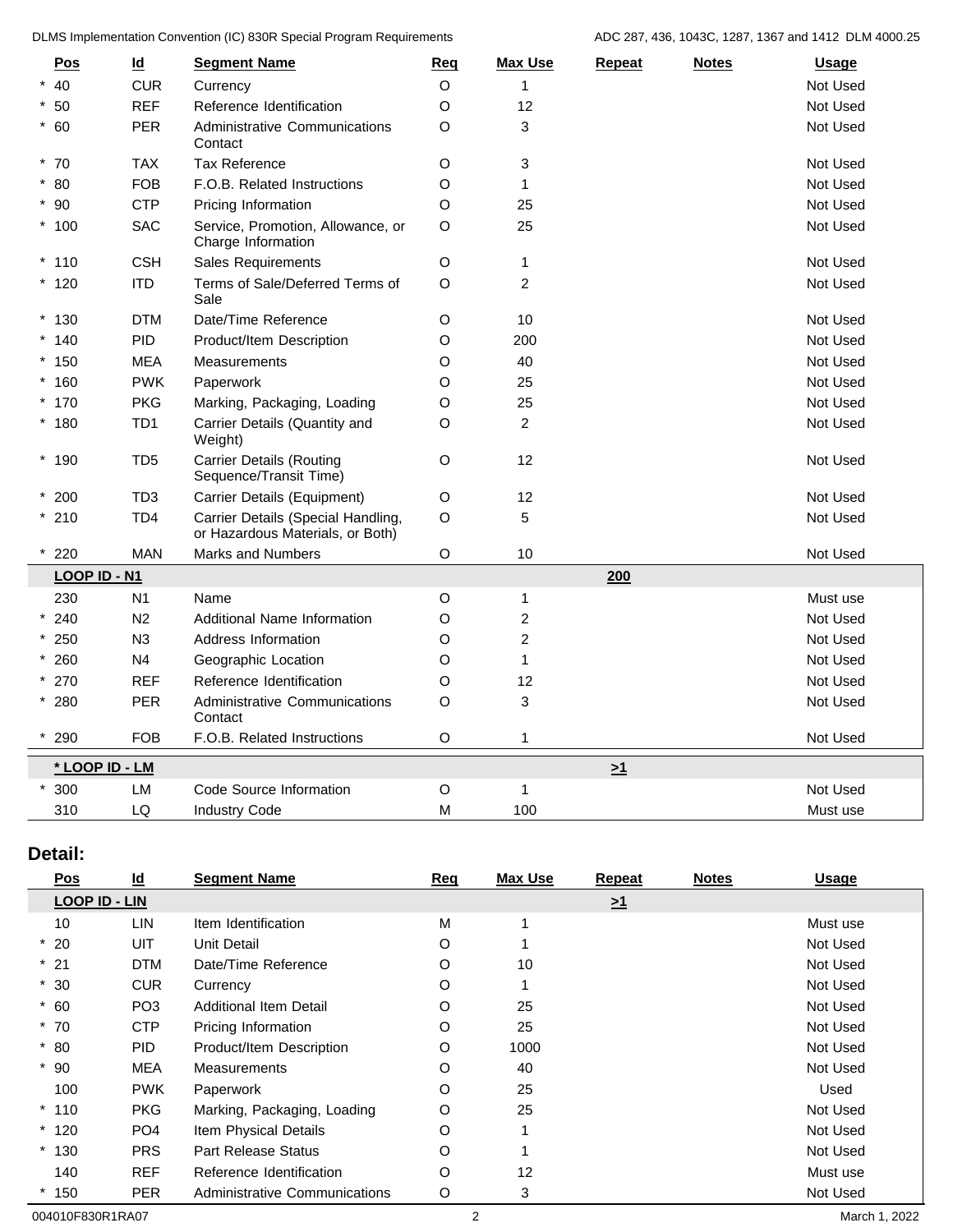DLMS Implementation Convention (IC) 830R Special Program Requirements ADC 287, 436, 1043C, 1287, 1367 and 1412 DLM 4000.25

|   | <b>Pos</b>           | $\underline{\mathsf{Id}}$ | <b>Segment Name</b><br>Contact                                         | Req         | <b>Max Use</b> | Repeat   | <b>Notes</b> | <b>Usage</b> |
|---|----------------------|---------------------------|------------------------------------------------------------------------|-------------|----------------|----------|--------------|--------------|
|   | $*170$               | <b>SAC</b>                | Service, Promotion, Allowance, or<br>Charge Information                | $\circ$     | 25             |          |              | Not Used     |
|   | $*180$               | <b>ITD</b>                | Terms of Sale/Deferred Terms of<br>Sale                                | $\circ$     | $\overline{2}$ |          |              | Not Used     |
|   | $*190$               | <b>TAX</b>                | <b>Tax Reference</b>                                                   | O           | 3              |          |              | Not Used     |
|   | $*200$               | <b>FOB</b>                | F.O.B. Related Instructions                                            | O           | 1              |          |              | Not Used     |
|   | $*210$               | LDT                       | Lead Time                                                              | O           | 12             |          |              | Not Used     |
|   | $*220$               | QTY                       | Quantity                                                               | O           | >1             |          | N2/220       | Not Used     |
|   | $*230$               | <b>ATH</b>                | Resource Authorization                                                 | O           | 20             |          |              | Not Used     |
|   | $*240$               | TD <sub>1</sub>           | Carrier Details (Quantity and<br>Weight)                               | O           | $\mathbf{1}$   |          |              | Not Used     |
|   | $*250$               | TD <sub>5</sub>           | <b>Carrier Details (Routing</b><br>Sequence/Transit Time)              | $\circ$     | 12             |          |              | Not Used     |
|   | $*260$               | TD <sub>3</sub>           | Carrier Details (Equipment)                                            | $\circ$     | 12             |          |              | Not Used     |
|   | $*270$               | TD <sub>4</sub>           | Carrier Details (Special Handling,<br>or Hazardous Materials, or Both) | $\circ$     | 5              |          |              | Not Used     |
|   | $*280$               | <b>MAN</b>                | <b>Marks and Numbers</b>                                               | O           | 10             |          |              | Not Used     |
|   | 290                  | <b>DD</b>                 | <b>Demand Detail</b>                                                   | O           | 10             |          |              | Not Used     |
|   | * LOOP ID - SLN      |                           |                                                                        |             |                | 100      |              |              |
|   | $*300$               | <b>SLN</b>                | Subline Item Detail                                                    | $\circ$     | $\mathbf{1}$   |          |              | Not Used     |
|   | $*310$               | <b>PID</b>                | Product/Item Description                                               | $\circ$     | 1000           |          |              | Not Used     |
|   | 315                  | NM <sub>1</sub>           | Individual or Organizational Name                                      | $\circ$     | $10$           |          |              | Not Used     |
|   | <b>LOOP ID - N1</b>  |                           |                                                                        |             |                | 200      |              |              |
|   | 320                  | N1                        | Name                                                                   | O           | $\mathbf{1}$   |          |              | Must use     |
|   | $*330$               | N <sub>2</sub>            | Additional Name Information                                            | O           | 2              |          |              | Not Used     |
|   | $*340$               | N3                        | Address Information                                                    | O           | 2              |          |              | Not Used     |
|   | $*350$               | N <sub>4</sub>            | Geographic Location                                                    | O           | $\mathbf{1}$   |          |              | Not Used     |
|   | $*360$               | <b>REF</b>                | Reference Identification                                               | O           | 12             |          |              | Not Used     |
|   | $*370$               | PER                       | Administrative Communications<br>Contact                               | $\circ$     | 3              |          |              | Not Used     |
|   | 380                  | <b>FOB</b>                | F.O.B. Related Instructions                                            | O           |                |          |              | Not Used     |
|   | <b>LOOP ID - LM</b>  |                           |                                                                        |             |                | $\geq 1$ |              |              |
|   | 390                  | LM                        | Code Source Information                                                | $\circ$     | $\mathbf{1}$   |          |              | Must use     |
|   | 400                  | LQ                        | <b>Industry Code</b>                                                   | M           | 100            |          |              | Must use     |
|   |                      |                           |                                                                        |             |                |          |              |              |
|   | <b>LOOP ID - FST</b> |                           |                                                                        |             |                | $\geq 1$ | N2/410L      |              |
|   | 410                  | <b>FST</b>                | <b>Forecast Schedule</b>                                               | $\circ$     | $\mathbf{1}$   |          | N2/410       | Must use     |
| * | 415                  | QTY                       | Quantity                                                               | O           | >1             |          |              | Not Used     |
|   | 420                  | SDQ                       | <b>Destination Quantity</b>                                            | $\circ$     | 50             |          |              | Used         |
|   | <b>LOOP ID - LM</b>  |                           |                                                                        |             |                | $\geq 1$ |              |              |
|   | 430                  | LM                        | Code Source Information                                                | $\circ$     | $\mathbf{1}$   |          |              | Used         |
|   | 440                  | LQ                        | <b>Industry Code</b>                                                   | M           | 100            |          |              | Must use     |
|   | * LOOP ID - SDP      |                           |                                                                        |             |                | 260      |              |              |
|   | 450                  | <b>SDP</b>                | Ship/Delivery Pattern                                                  | $\circ$     | $\mathbf{1}$   |          |              | Not Used     |
|   | 460                  | <b>FST</b>                | Forecast Schedule                                                      | $\mathsf O$ | 260            |          |              | Not Used     |
|   | * LOOP ID - SHP      |                           |                                                                        |             |                | 25       |              |              |
|   | 470                  | <b>SHP</b>                | Shipped/Received Information                                           | $\circ$     | 1              |          |              | Not Used     |
|   | 480                  | <b>REF</b>                | Reference Identification                                               | O           | 5              |          |              | Not Used     |
|   |                      |                           |                                                                        |             |                |          |              |              |
|   | <b>Summary:</b>      |                           |                                                                        |             |                |          |              |              |
|   | Pos                  | $\underline{\mathsf{Id}}$ | <b>Segment Name</b>                                                    | Req         | <b>Max Use</b> | Repeat   | <b>Notes</b> | <b>Usage</b> |
|   | $*10$                | <b>CTT</b>                | <b>Transaction Totals</b>                                              | O           | 1              |          | N3/10        | Not Used     |
|   | 20                   | <b>SE</b>                 | <b>Transaction Set Trailer</b>                                         | M           | 1              |          |              | Must use     |
|   |                      |                           |                                                                        |             |                |          |              |              |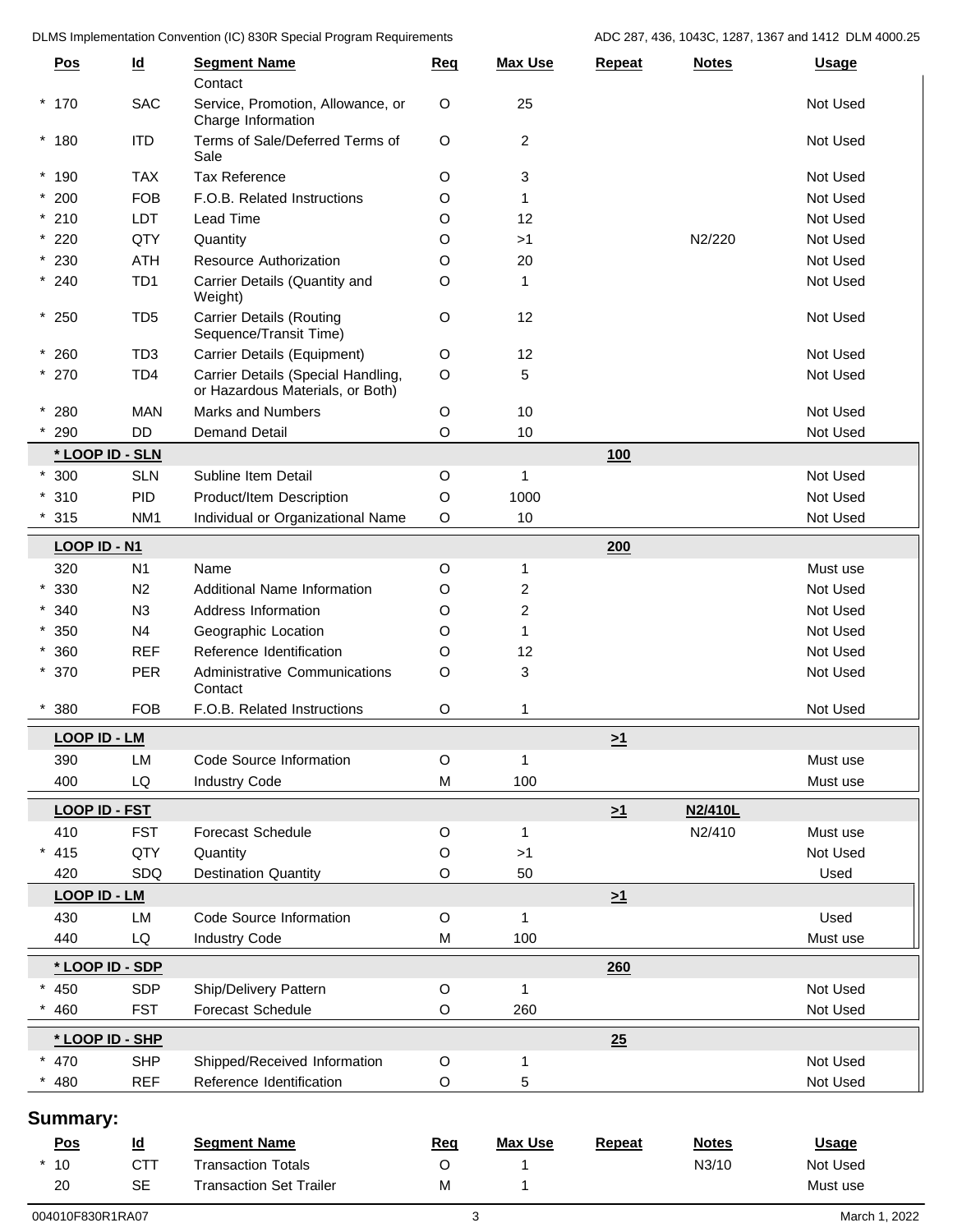## **Notes:**

- 2/220 QTY is used to specify supplemental quantities relevant to the forecast function. However, QTY is not related to the actual forecast quantity in the FST segments.
- 2/410L At least one occurrence of segment FST is required, either in the FST loop or within the SDP loop. These two loops are mutually exclusive.
- 2/410 At least one occurrence of segment FST is required, either in the FST loop or within the SDP loop. These two loops are mutually exclusive.
- 3/10 Number of line items (CTT01) is the accumulation of the number of LIN segments. If used, hash total (CTT02) is the sum of the values of the quantities (FST01) for each FST segment.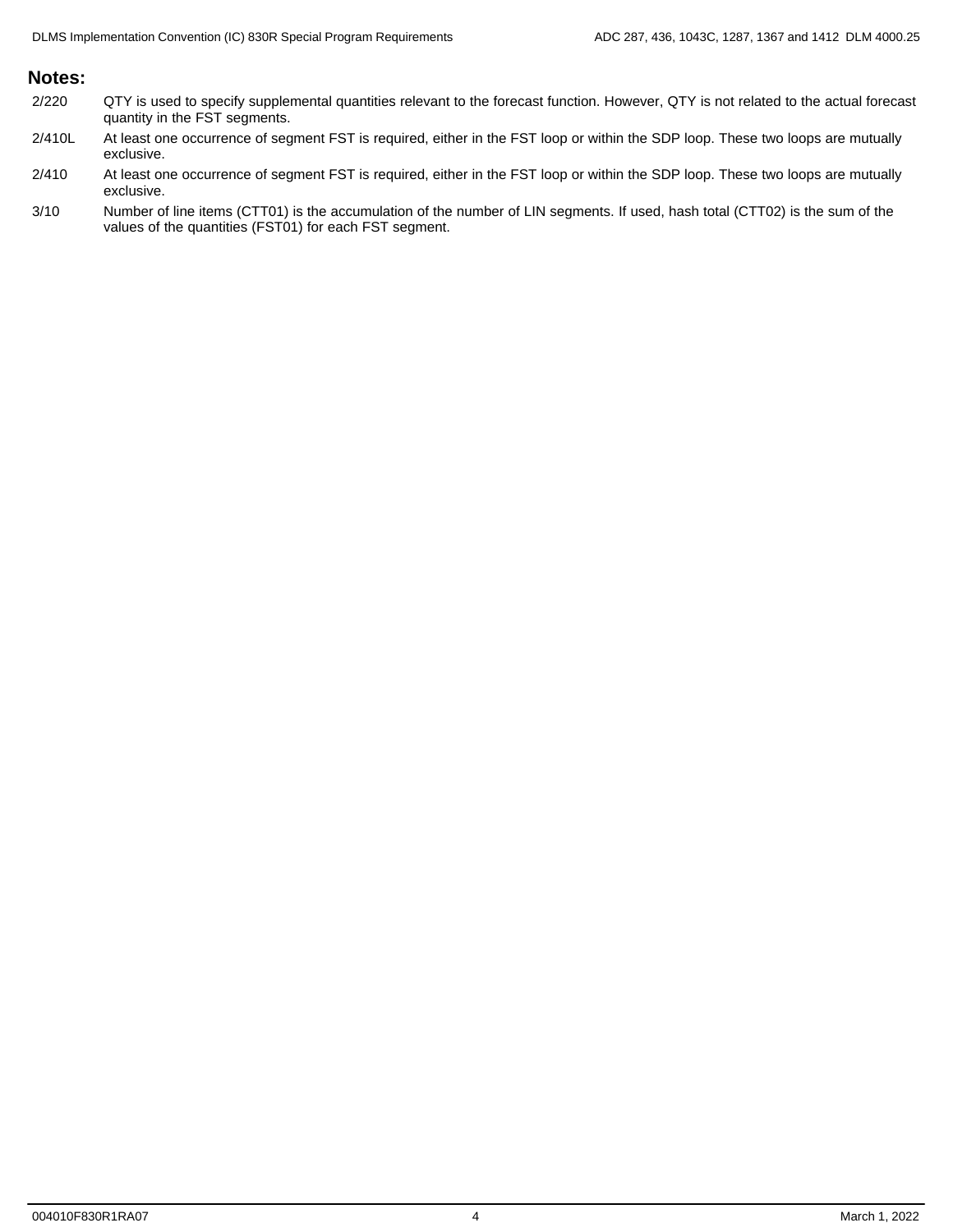## **ST Transaction Set Header**

| Pos: 10   | Max: 1                     |
|-----------|----------------------------|
|           | <b>Heading - Mandatory</b> |
| Loop: N/A | Elements: 21               |

**User Option (Usage):** Must use

**Purpose:** To indicate the start of a transaction set and to assign a control number

## **Semantics:**

1. The transaction set identifier (ST01) used by the translation routines of the interchange partners to select the appropriate transaction set definition (e.g., 810 selects the Invoice Transaction Set).

| <b>Ref</b>       | $\underline{\mathsf{Id}}$ | <b>Element Name</b>                                                                                                                                                      | <b>Req</b> | Type | Min/Max | Usage    | Rep |  |  |  |
|------------------|---------------------------|--------------------------------------------------------------------------------------------------------------------------------------------------------------------------|------------|------|---------|----------|-----|--|--|--|
| ST <sub>01</sub> | 143                       | <b>Transaction Set Identifier Code</b>                                                                                                                                   | M          | ID   | 3/3     | Must use |     |  |  |  |
|                  |                           | <b>Description:</b> Code uniquely identifying a<br><b>Transaction Set</b>                                                                                                |            |      |         |          |     |  |  |  |
|                  |                           | CodeList Summary (Total Codes: 298, Included: 1)                                                                                                                         |            |      |         |          |     |  |  |  |
|                  |                           | Code Name                                                                                                                                                                |            |      |         |          |     |  |  |  |
|                  |                           | 830<br>Planning Schedule with Release Capability                                                                                                                         |            |      |         |          |     |  |  |  |
| ST <sub>02</sub> | 329                       | <b>Transaction Set Control Number</b>                                                                                                                                    | M          | AN   | 4/9     | Must use |     |  |  |  |
|                  |                           | <b>Description:</b> Identifying control number<br>that must be unique within the transaction<br>set functional group assigned by the<br>originator for a transaction set |            |      |         |          |     |  |  |  |
|                  |                           | <b>DLMS Note:</b> A unique number assigned by<br>the originator of the transaction set, or the<br>originator's application program.                                      |            |      |         |          |     |  |  |  |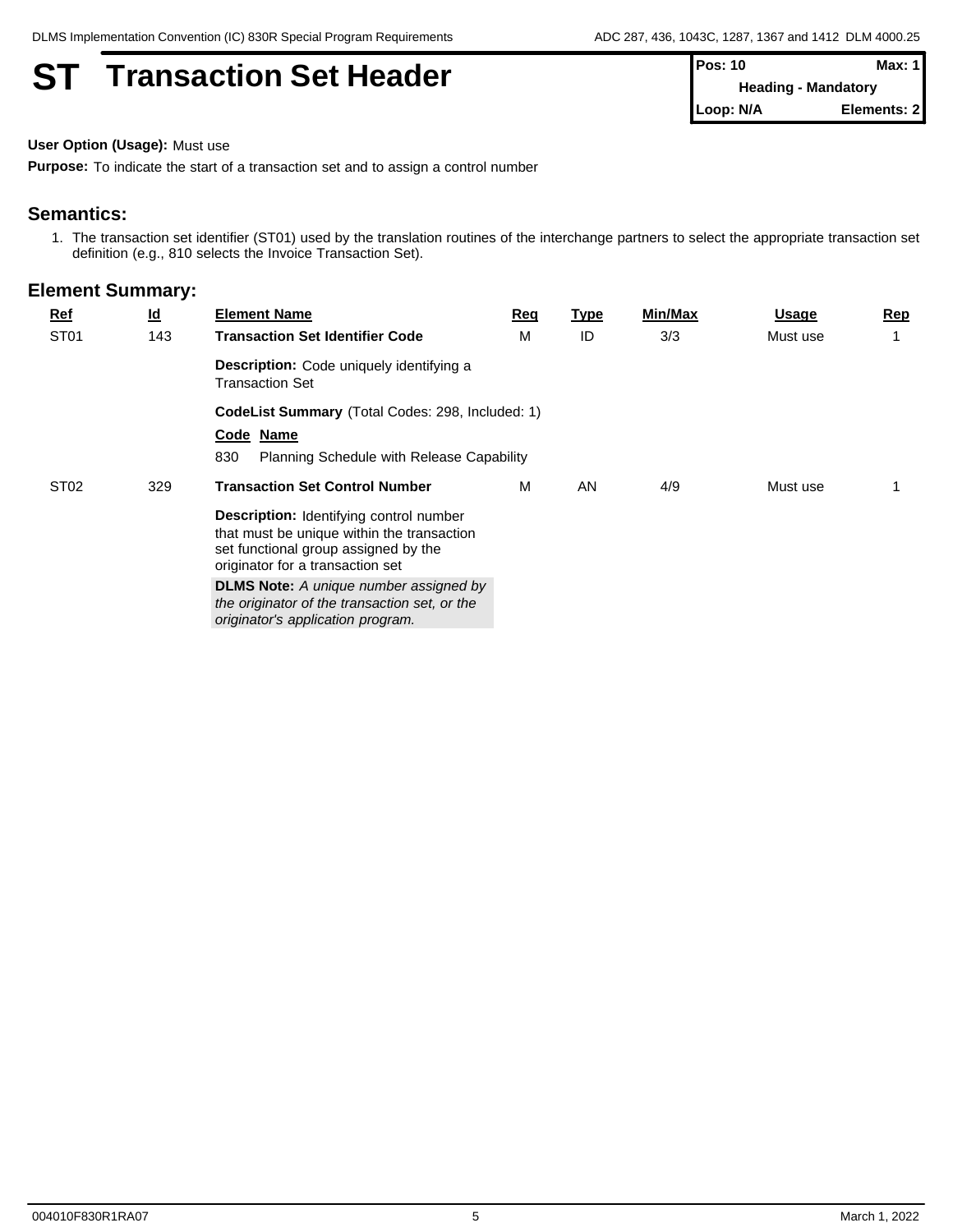## **BFR** Beginning Segment for Planning  $\left\{ \frac{\text{Pos: } 20}{\text{Heading - Mandator}} \right\}$ Schedule **Schedule Schedule Schedule Schedule SCHEDULE**

**Pos: 20 Max: 1 Heading - Mandatory Elements: 9** 

### **User Option (Usage):** Must use

**Purpose:** To indicate the beginning of a planning schedule transaction set; whether a ship or delivery based forecast; and related forecast envelope dates

## **Syntax Rules:**

1. R0203 - At least one of BFR02 or BFR03 is required.

## **Semantics:**

- 1. If BFR01 contains the value "04" (Net Change), BFR09 is required.
- 2. BFR02 is the identifying number for a forecast assigned by the orderer/purchaser.
- 3. BFR06 is the forecast horizon start date: The date when the forecast horizon (envelope) begins.
- 4. BFR07 is the forecast horizon end date: The date when the forecast horizon (envelope) ends.
- 5. BFR08 is the date forecast generated: The date the forecast data was generated.
- 6. BFR09 is the date forecast updated: The date the forecast was updated with "net change" data. (Used only when data element 353 in BFR01 contains the value "04", meaning net change.)

## **DLMS Note:**

*DLMS enhancement; see DLMS introductory note 4a.*

| $Ref$ | <u>ld</u> | <b>Element Name</b>                                                                                                                                                                                                                                                                                                                                                    | Req      | <b>Type</b> | Min/Max | Usage    | <b>Rep</b> |
|-------|-----------|------------------------------------------------------------------------------------------------------------------------------------------------------------------------------------------------------------------------------------------------------------------------------------------------------------------------------------------------------------------------|----------|-------------|---------|----------|------------|
| BFR01 | 353       | <b>Transaction Set Purpose Code</b>                                                                                                                                                                                                                                                                                                                                    | м        | ID          | 2/2     | Must use | 1          |
|       |           | Description: Code identifying purpose of<br>transaction set                                                                                                                                                                                                                                                                                                            |          |             |         |          |            |
|       |           | CodeList Summary (Total Codes: 65, Included: 2)                                                                                                                                                                                                                                                                                                                        |          |             |         |          |            |
|       |           | Code Name                                                                                                                                                                                                                                                                                                                                                              |          |             |         |          |            |
|       |           | 00<br>Original<br>77<br><b>Simulation Exercise</b>                                                                                                                                                                                                                                                                                                                     |          |             |         |          |            |
|       |           | <b>DLMS Note:</b>                                                                                                                                                                                                                                                                                                                                                      |          |             |         |          |            |
|       |           | Use to identify a simulated mobilization exercise transaction set. Activities initiating simulated<br>mobilization exercises must ensure complete coordination with all activities involved. All transaction set<br>recipients must use extreme caution to ensure that individual transactions do not process as action<br>documents which affect accountable records. |          |             |         |          |            |
| BFR02 | 127       | <b>Reference Identification</b>                                                                                                                                                                                                                                                                                                                                        | $\times$ | AN          | 1/30    | Must use |            |
|       |           | Description: Reference information as<br>defined for a particular Transaction Set or<br>as specified by the Reference Identification<br>Qualifier                                                                                                                                                                                                                      |          |             |         |          |            |
|       |           | <b>DLMS Note:</b> Use code "Z" for this data<br>element to satisfy mandatory X12 syntax<br>requirements.                                                                                                                                                                                                                                                               |          |             |         |          |            |
| BFR04 | 675       | <b>Schedule Type Qualifier</b>                                                                                                                                                                                                                                                                                                                                         | M        | ID          | 2/2     | Must use |            |
|       |           | <b>Description:</b> Code identifying the type of<br>dates used when defining a shipping or<br>delivery time in a schedule or forecast                                                                                                                                                                                                                                  |          |             |         |          |            |
|       |           | CodeList Summary (Total Codes: 11, Included: 1)                                                                                                                                                                                                                                                                                                                        |          |             |         |          |            |
|       |           | Code Name<br><b>PR</b><br><b>Planned Requirement Based</b>                                                                                                                                                                                                                                                                                                             |          |             |         |          |            |
|       |           | <b>DLMS Note:</b>                                                                                                                                                                                                                                                                                                                                                      |          |             |         |          |            |
|       |           | Use to indicate requirements data reflecting planned program requirement projections not based on                                                                                                                                                                                                                                                                      |          |             |         |          |            |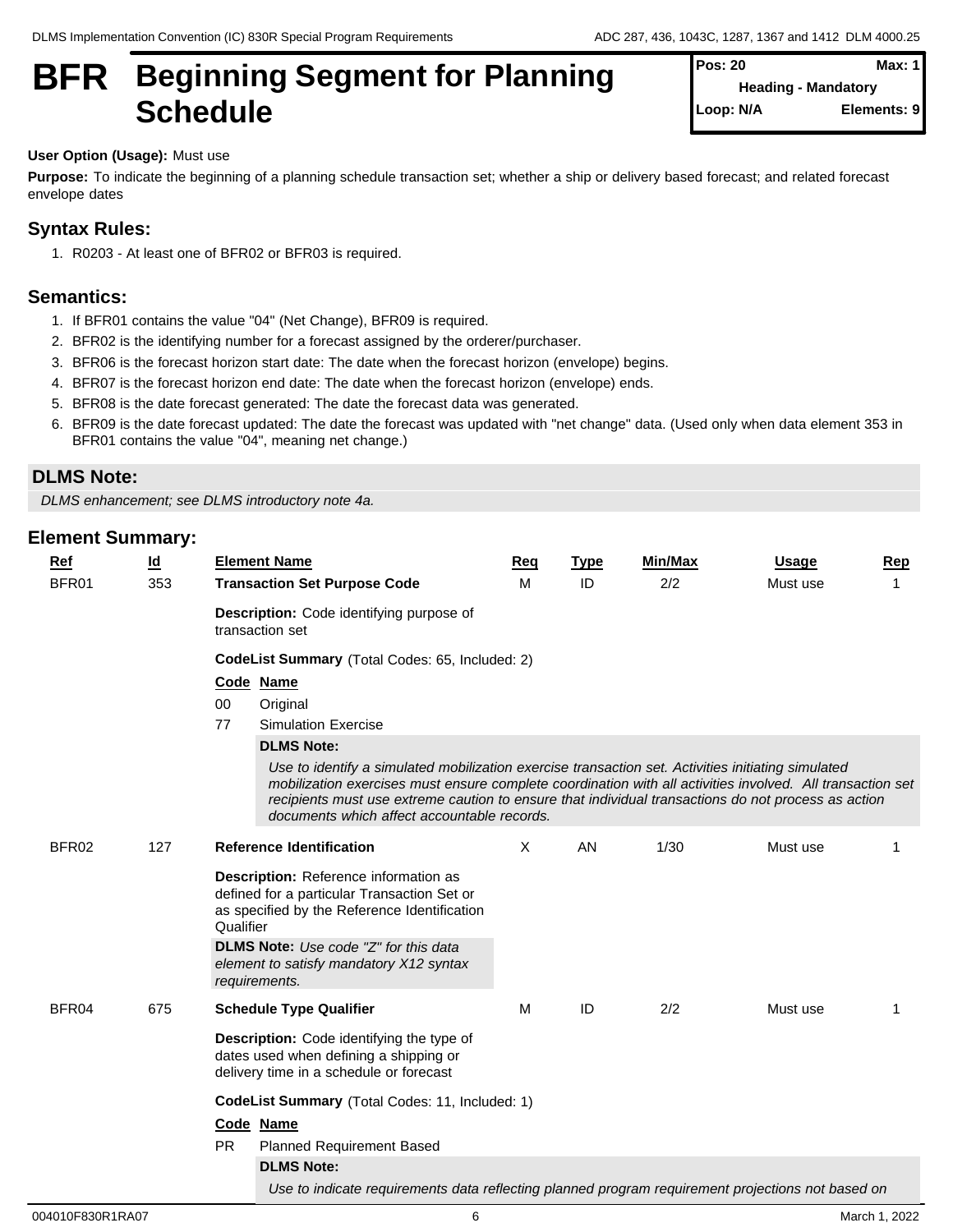DLMS Implementation Convention (IC) 830R Special Program Requirements ADC 287, 436, 1043C, 1287, 1367 and 1412 DLM 4000.25

|       |     |                                                                                                                                                                                                                                                                                  | Code Name<br>historical demand.                                                                                                                                                                                    |         |    |     |          |                         |
|-------|-----|----------------------------------------------------------------------------------------------------------------------------------------------------------------------------------------------------------------------------------------------------------------------------------|--------------------------------------------------------------------------------------------------------------------------------------------------------------------------------------------------------------------|---------|----|-----|----------|-------------------------|
| BFR05 | 676 |                                                                                                                                                                                                                                                                                  | <b>Schedule Quantity Qualifier</b>                                                                                                                                                                                 | M       | ID | 1/1 | Must use | -1                      |
|       |     | or forecast                                                                                                                                                                                                                                                                      | Description: Code identifying the type of<br>quantities used when defining a schedule                                                                                                                              |         |    |     |          |                         |
|       |     |                                                                                                                                                                                                                                                                                  | CodeList Summary (Total Codes: 4, Included: 1)                                                                                                                                                                     |         |    |     |          |                         |
|       |     |                                                                                                                                                                                                                                                                                  | Code Name                                                                                                                                                                                                          |         |    |     |          |                         |
|       |     | Α                                                                                                                                                                                                                                                                                | <b>Actual Discrete Quantities</b>                                                                                                                                                                                  |         |    |     |          |                         |
|       |     |                                                                                                                                                                                                                                                                                  | <b>DLMS Note:</b>                                                                                                                                                                                                  |         |    |     |          |                         |
|       |     |                                                                                                                                                                                                                                                                                  | Use to indicate that quantities reflect discrete requirements.                                                                                                                                                     |         |    |     |          |                         |
| BFR06 | 373 | <b>Date</b>                                                                                                                                                                                                                                                                      |                                                                                                                                                                                                                    | M       | DT | 8/8 | Must use | -1                      |
|       |     | Description: Date expressed as<br><b>CCYYMMDD</b><br><b>DLMS Note:</b> 1. Must use to identify the<br>forecast period start date for which all<br>identified materiel support should be<br>available. This date represents the outside<br>start date for all table 2 iterations. |                                                                                                                                                                                                                    |         |    |     |          |                         |
|       |     |                                                                                                                                                                                                                                                                                  | 2. DLMS enhancement; see introductory<br>DLMS note 4a.                                                                                                                                                             |         |    |     |          |                         |
| BFR07 | 373 | <b>Date</b>                                                                                                                                                                                                                                                                      |                                                                                                                                                                                                                    | O       | DT | 8/8 | Used     | -1                      |
|       |     |                                                                                                                                                                                                                                                                                  | Description: Date expressed as<br><b>CCYYMMDD</b>                                                                                                                                                                  |         |    |     |          |                         |
|       |     |                                                                                                                                                                                                                                                                                  | <b>DLMS Note:</b> 1. Use to identify the forecast<br>period end date for which all identified<br>materiel support should be available. This<br>date represents the outside end date for all<br>table 2 iterations. |         |    |     |          |                         |
|       |     |                                                                                                                                                                                                                                                                                  | 2. DLMS enhancement; see introductory<br>DLMS note 4a.                                                                                                                                                             |         |    |     |          |                         |
| BFR08 | 373 | Date                                                                                                                                                                                                                                                                             |                                                                                                                                                                                                                    | M       | DT | 8/8 | Must use | $\overline{\mathbf{1}}$ |
|       |     |                                                                                                                                                                                                                                                                                  | <b>Description:</b> Date expressed as<br><b>CCYYMMDD</b>                                                                                                                                                           |         |    |     |          |                         |
|       |     |                                                                                                                                                                                                                                                                                  | DLMS Note: 1. Use to identify the<br>transaction set preparation date. This date<br>corresponds to the Universal Time<br>Coordinate (UTC).                                                                         |         |    |     |          |                         |
|       |     |                                                                                                                                                                                                                                                                                  | 2. DLMS enhancement; see introductory<br>DLMS note 4a.                                                                                                                                                             |         |    |     |          |                         |
| BFR12 | 783 |                                                                                                                                                                                                                                                                                  | <b>Planning Schedule Type Code</b>                                                                                                                                                                                 | $\circ$ | ID | 2/2 | Must use | $\overline{1}$          |
|       |     |                                                                                                                                                                                                                                                                                  | Description: Code identifying type of<br>planning schedule used                                                                                                                                                    |         |    |     |          |                         |
|       |     |                                                                                                                                                                                                                                                                                  | CodeList Summary (Total Codes: 15, Included: 1)                                                                                                                                                                    |         |    |     |          |                         |
|       |     |                                                                                                                                                                                                                                                                                  | Code Name                                                                                                                                                                                                          |         |    |     |          |                         |
|       |     | XA                                                                                                                                                                                                                                                                               | <b>Requirement Forecast</b>                                                                                                                                                                                        |         |    |     |          |                         |
|       |     |                                                                                                                                                                                                                                                                                  | <b>DLMS Note:</b>                                                                                                                                                                                                  |         |    |     |          |                         |
|       |     |                                                                                                                                                                                                                                                                                  | Must use to indicate the transaction is an SPR forecast.                                                                                                                                                           |         |    |     |          |                         |
| BFR13 | 306 |                                                                                                                                                                                                                                                                                  | <b>Action Code</b>                                                                                                                                                                                                 | $\circ$ | ID | 1/2 | Used     | -1                      |
|       |     |                                                                                                                                                                                                                                                                                  | Description: Code indicating type of action                                                                                                                                                                        |         |    |     |          |                         |
|       |     |                                                                                                                                                                                                                                                                                  | CodeList Summary (Total Codes: 296, Included: 1)                                                                                                                                                                   |         |    |     |          |                         |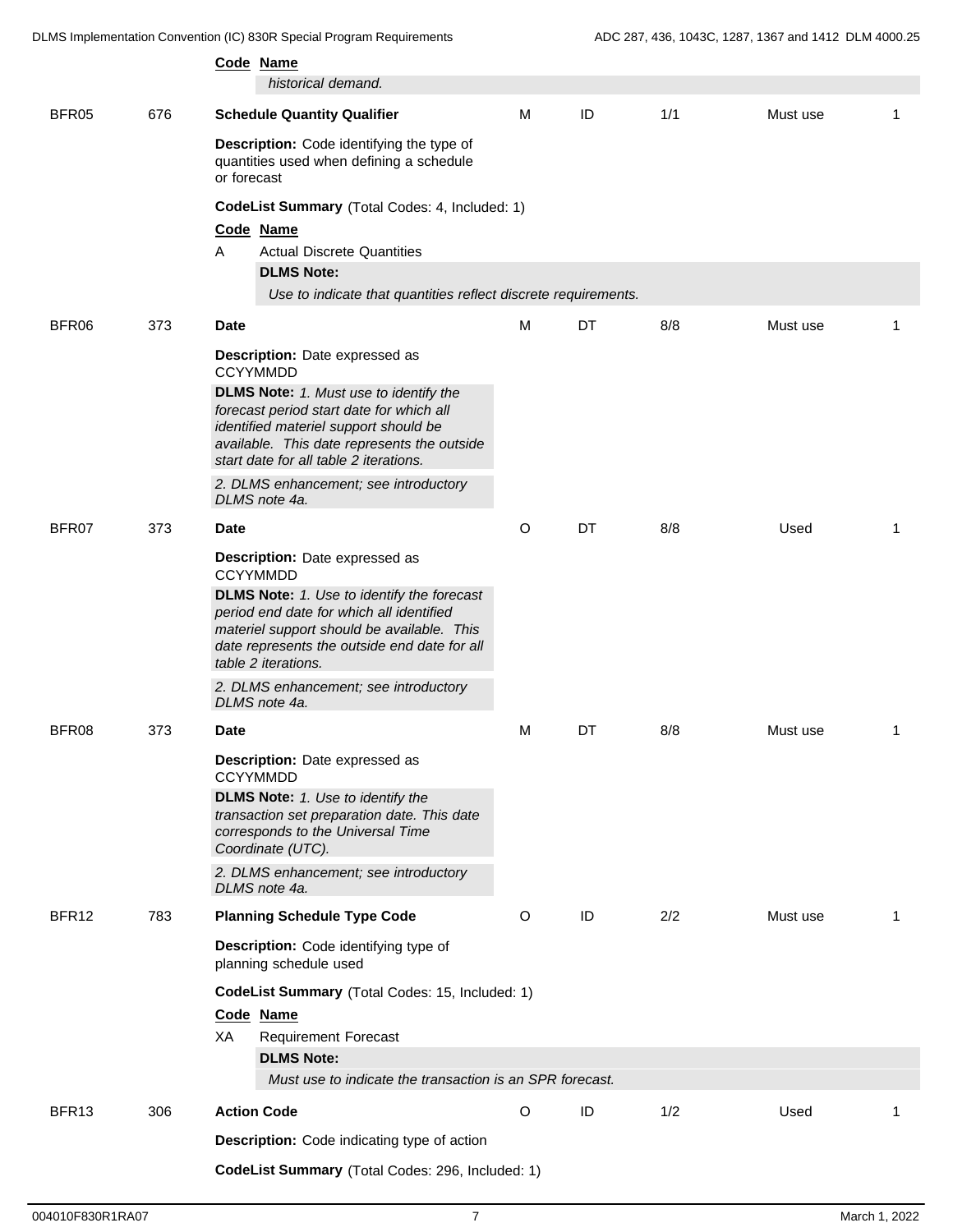## **Code Name**

OT Other Unlisted Action

**DLMS Note:**

*Exception Data. Use only with 2/LIN01/010 codes "A" and "B". Use only when exception data is to be provided. (Associated with MILSTRAP DIC DYB functionality when used with LIN01 code "A". Associated with DIC DYM functionality when used with LIN01 code "B".)*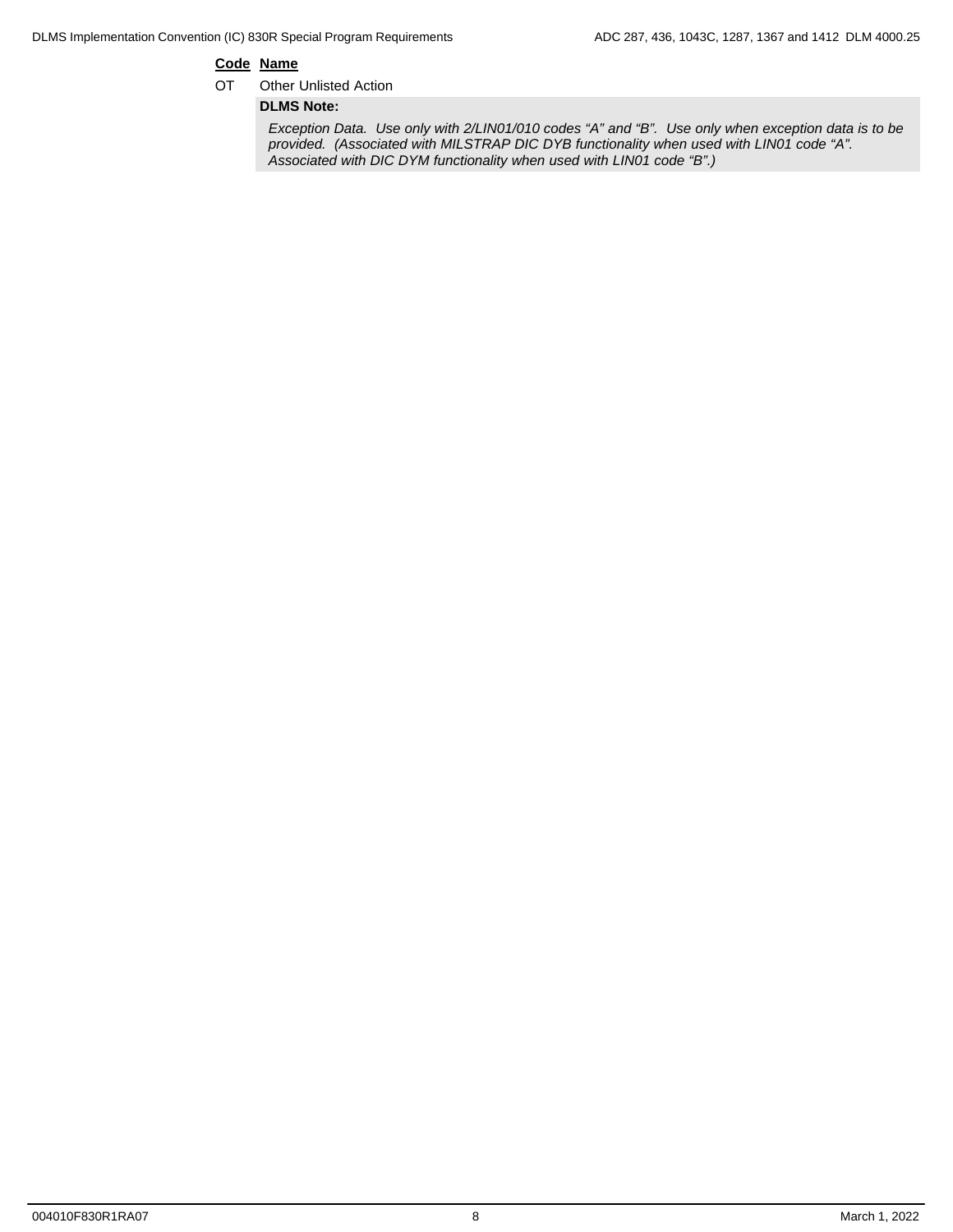

| <b>N1</b> | <b>Name</b> | <b>Pos: 230</b>           | Max: $1$    |  |
|-----------|-------------|---------------------------|-------------|--|
|           |             | <b>Heading - Optional</b> |             |  |
|           |             | Loop: N1                  | Elements: 4 |  |

### **User Option (Usage):** Must use

**Purpose:** To identify a party by type of organization, name, and code

### **Syntax Rules:**

- 1. R0203 At least one of N102 or N103 is required.
- 2. P0304 If either N103 or N104 is present, then the other is required.

## **Comments:**

- 1. This segment, used alone, provides the most efficient method of providing organizational identification. To obtain this efficiency the "ID Code" (N104) must provide a key to the table maintained by the transaction processing party.
- 2. N105 and N106 further define the type of entity in N101.

## **DLMS Note:**

*Must use this 1/N1/230 loop to identify the organization originating the transaction set.*

| $Ref$            | <u>ld</u> |                                                  | <b>Element Name</b>                                                                                                                                       | <b>Req</b> | <b>Type</b> | Min/Max | <b>Usage</b> | <b>Rep</b>   |  |  |  |
|------------------|-----------|--------------------------------------------------|-----------------------------------------------------------------------------------------------------------------------------------------------------------|------------|-------------|---------|--------------|--------------|--|--|--|
| N101             | 98        |                                                  | <b>Entity Identifier Code</b>                                                                                                                             | M          | ID          | 2/3     | Must use     | $\mathbf{1}$ |  |  |  |
|                  |           | authorized.                                      | Description: Code identifying an<br>organizational entity, a physical location,<br>property or an individual<br><b>DLMS Note:</b> The following codes are |            |             |         |              |              |  |  |  |
|                  |           |                                                  | CodeList Summary (Total Codes: 1312, Included: 1)                                                                                                         |            |             |         |              |              |  |  |  |
|                  |           | Code Name                                        |                                                                                                                                                           |            |             |         |              |              |  |  |  |
|                  |           | 41                                               | Submitter                                                                                                                                                 |            |             |         |              |              |  |  |  |
|                  |           |                                                  | <b>DLMS Note:</b>                                                                                                                                         |            |             |         |              |              |  |  |  |
|                  |           |                                                  | Must use to identify the submitter of the SPR requirement.                                                                                                |            |             |         |              |              |  |  |  |
| N <sub>103</sub> | 66        |                                                  | <b>Identification Code Qualifier</b>                                                                                                                      | $\times$   | ID          | 1/2     | Must use     | 1            |  |  |  |
|                  |           |                                                  | Description: Code designating the<br>system/method of code structure used for<br>Identification Code (67)                                                 |            |             |         |              |              |  |  |  |
|                  |           | CodeList Summary (Total Codes: 215, Included: 2) |                                                                                                                                                           |            |             |         |              |              |  |  |  |
|                  |           |                                                  | Code Name                                                                                                                                                 |            |             |         |              |              |  |  |  |
|                  |           | 10                                               | Department of Defense Activity Address Code (DODAAC)                                                                                                      |            |             |         |              |              |  |  |  |
|                  |           |                                                  | <b>DLMS Note:</b>                                                                                                                                         |            |             |         |              |              |  |  |  |
|                  |           |                                                  | DLMS enhancement; see DLMS introductory note 4a.                                                                                                          |            |             |         |              |              |  |  |  |
|                  |           | M4                                               | Department of Defense Routing Identifier Code (RIC)                                                                                                       |            |             |         |              |              |  |  |  |
| N <sub>104</sub> | 67        |                                                  | <b>Identification Code</b>                                                                                                                                | X          | AN          | 2/80    | Must use     | 1            |  |  |  |
|                  |           | other code                                       | Description: Code identifying a party or                                                                                                                  |            |             |         |              |              |  |  |  |
| N106             | 98        |                                                  | <b>Entity Identifier Code</b>                                                                                                                             | O          | ID          | 2/3     | Must use     | $\mathbf 1$  |  |  |  |
|                  |           |                                                  | Description: Code identifying an<br>organizational entity, a physical location,<br>property or an individual                                              |            |             |         |              |              |  |  |  |
|                  |           |                                                  | CodeList Summary (Total Codes: 1312, Included: 1)                                                                                                         |            |             |         |              |              |  |  |  |
|                  |           |                                                  | Code Name                                                                                                                                                 |            |             |         |              |              |  |  |  |
|                  |           | <b>FR</b>                                        | Message From                                                                                                                                              |            |             |         |              |              |  |  |  |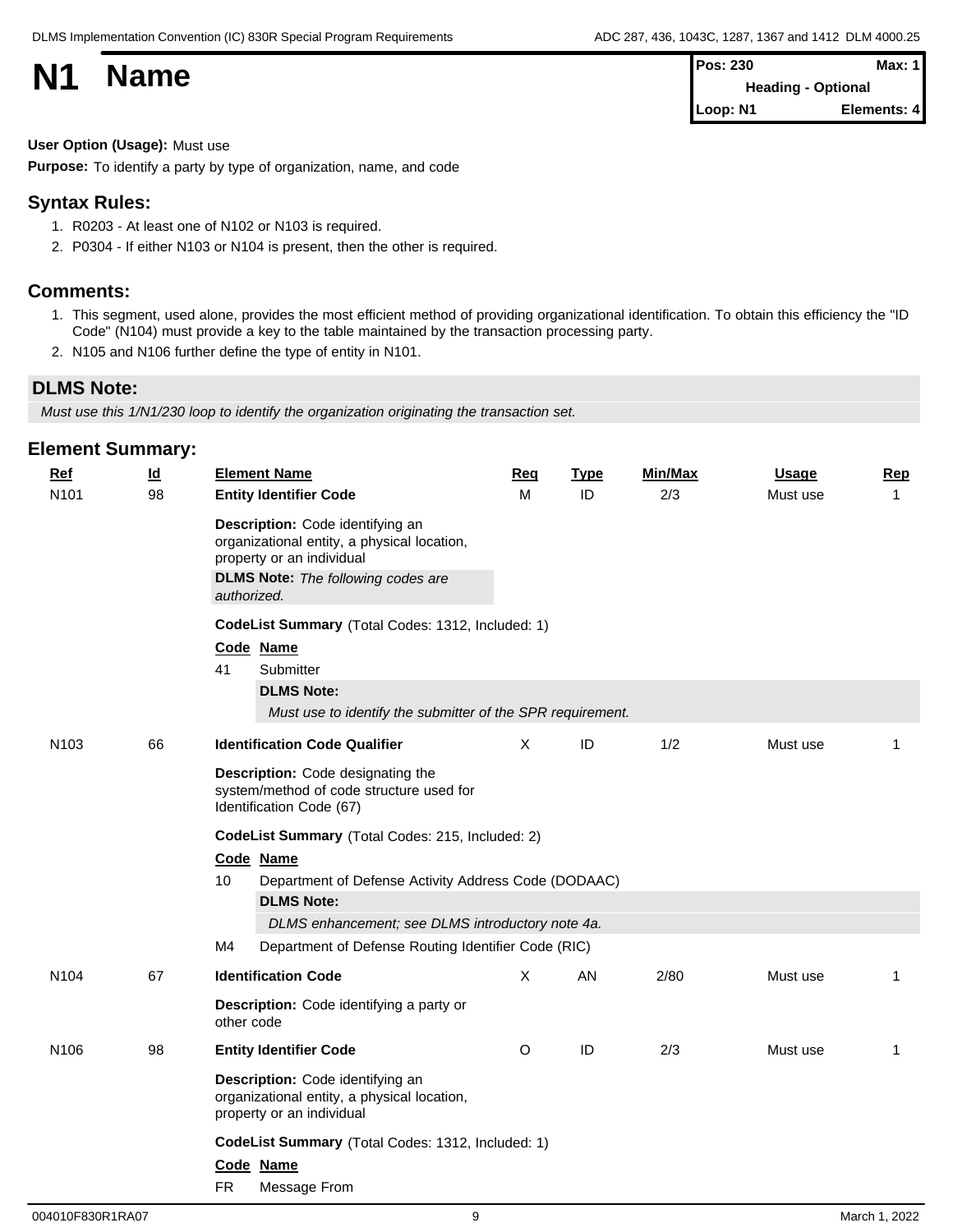**Code Name**

**DLMS Note:**

*Must use to indicate the organization cited in N104 is originating the transaction set.*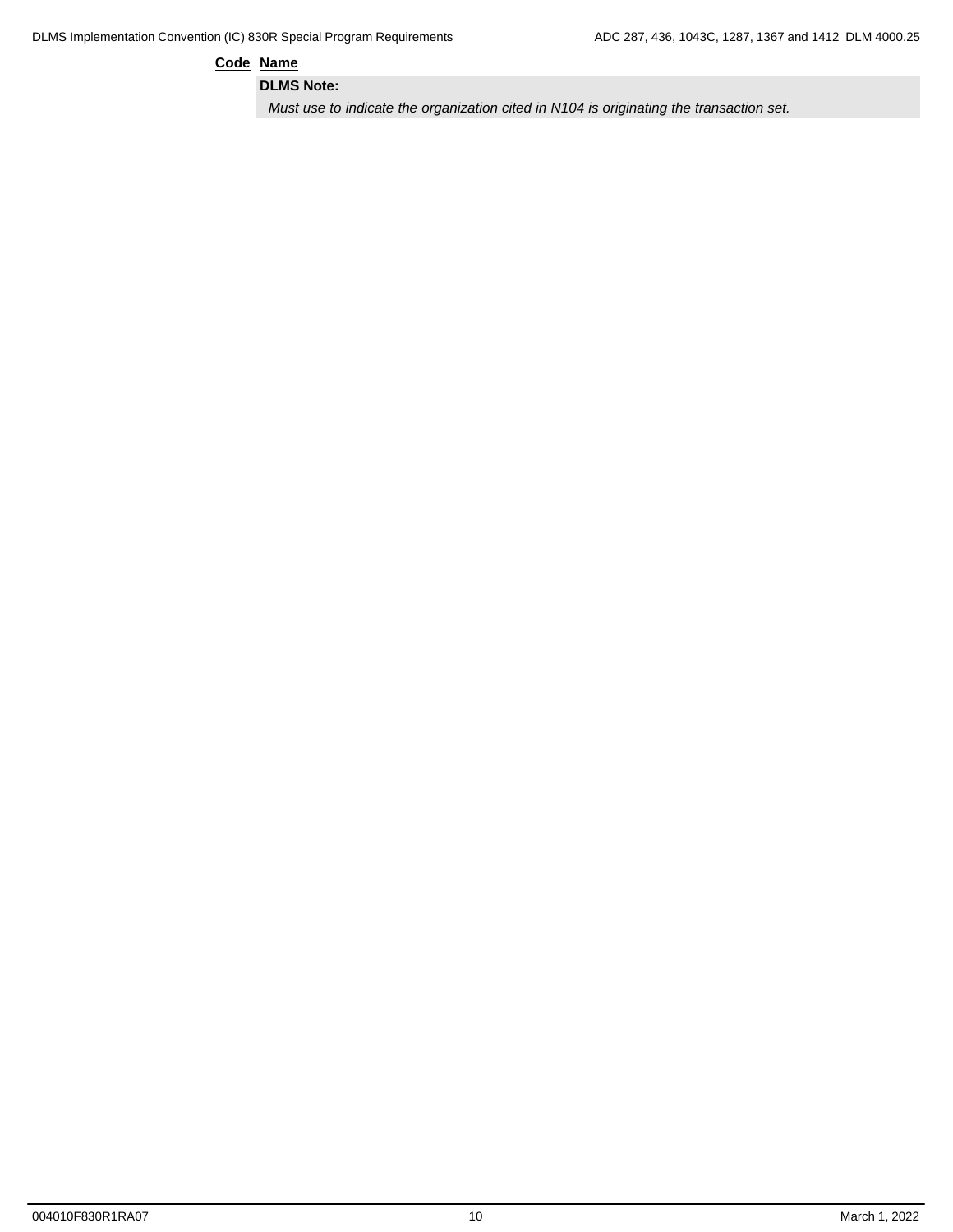## **LIN** Item Identification

| IPos: 10                  | Max: 1      |  |
|---------------------------|-------------|--|
| <b>Detail - Mandatory</b> |             |  |
| <b>I</b> Loop: LIN        | Elements: 5 |  |

**User Option (Usage):** Must use **Purpose:** To specify basic item identification data

### **Syntax Rules:**

- 1. P0405 If either LIN04 or LIN05 is present, then the other is required.
- 2. P0607 If either LIN06 or LIN07 is present, then the other is required.
- 3. P0809 If either LIN08 or LIN09 is present, then the other is required.
- 4. P1011 If either LIN10 or LIN11 is present, then the other is required.
- 5. P1213 If either LIN12 or LIN13 is present, then the other is required.
- 6. P1415 If either LIN14 or LIN15 is present, then the other is required.
- 7. P1617 If either LIN16 or LIN17 is present, then the other is required.
- 8. P1819 If either LIN18 or LIN19 is present, then the other is required.
- 9. P2021 If either LIN20 or LIN21 is present, then the other is required.
- 10. P2223 If either LIN22 or LIN23 is present, then the other is required.
- 11. P2425 If either LIN24 or LIN25 is present, then the other is required.
- 12. P2627 If either LIN26 or LIN27 is present, then the other is required.
- 13. P2829 If either LIN28 or LIN29 is present, then the other is required.
- 14. P3031 If either LIN30 or LIN31 is present, then the other is required.

## **Semantics:**

1. LIN01 is the line item identification

### **Comments:**

- 1. See the Data Dictionary for a complete list of IDs.
- 2. LIN02 through LIN31 provide for fifteen different product/service IDs for each item. For example: Case, Color, Drawing No., U.P.C. No., ISBN No., Model No., or SKU.

## **DLMS Note:**

*Must use the 2/LIN/010 loop to identify the type of transaction, materiel, transaction number, and information associated with the projected requirement*

| <b>Ref</b>        | $\underline{\mathsf{Id}}$ | <b>Element Name</b>                                                                                                                                       | <u>Req</u> | <u>Type</u> | Min/Max | <b>Usage</b> | Rep |
|-------------------|---------------------------|-----------------------------------------------------------------------------------------------------------------------------------------------------------|------------|-------------|---------|--------------|-----|
| LIN <sub>01</sub> | 350                       | <b>Assigned Identification</b>                                                                                                                            | O          | AN          | 1/20    | Must use     |     |
|                   |                           | <b>Description:</b> Alphanumeric characters<br>assigned for differentiation within a<br>transaction set                                                   |            |             |         |              |     |
|                   |                           | <b>DLMS Note:</b> The corresponding<br>MILSTRAP DIC functionality is shown after<br>each code for information in a mixed<br><b>DLSS/DLMS</b> environment. |            |             |         |              |     |
|                   |                           | A - SPR request (DIC DYA/DYB)                                                                                                                             |            |             |         |              |     |
|                   |                           | <b>B</b> - SPR Security Assistance (SPR SA)<br>request (DIC DYL/DYM)                                                                                      |            |             |         |              |     |
|                   |                           | C - Cancellation of previously submitted<br>SPR request. Use indicates cancellation of<br>the entire open SPR quantity. (DIC DYC)                         |            |             |         |              |     |
|                   |                           | D - Modification of a previously submitted<br>SPR (DIC DYD)                                                                                               |            |             |         |              |     |
|                   |                           | E - Inquiry on status of previously submitted<br>SPR (DIC DYJ)                                                                                            |            |             |         |              |     |
|                   |                           | F - Acceptance of offer to provide substitute<br>Materiel (DIC DYG)                                                                                       |            |             |         |              |     |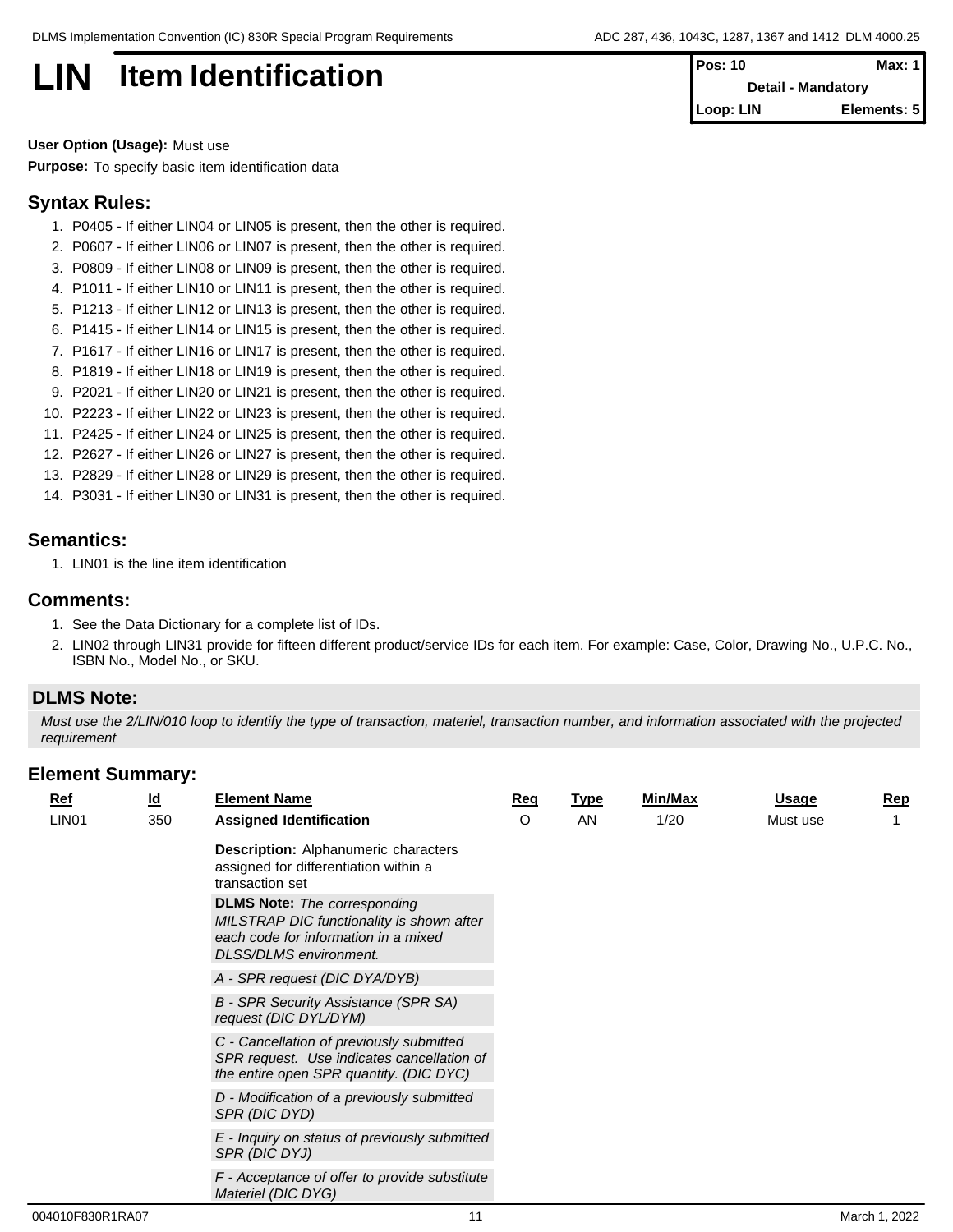|            |           |           |                                                                                                                                                                                                                                                                                                                                                                                                                                                         |            |             |         | $100$ LOT, 100, 10100, 1201, 1001 and 1112 BEM |     |
|------------|-----------|-----------|---------------------------------------------------------------------------------------------------------------------------------------------------------------------------------------------------------------------------------------------------------------------------------------------------------------------------------------------------------------------------------------------------------------------------------------------------------|------------|-------------|---------|------------------------------------------------|-----|
| <u>Ref</u> | <u>ld</u> |           | <b>Element Name</b>                                                                                                                                                                                                                                                                                                                                                                                                                                     | <u>Req</u> | <b>Type</b> | Min/Max | <b>Usage</b>                                   | Rep |
|            |           |           | G - Rejection of offer to provide substitute<br>Materiel (DIC DYH)                                                                                                                                                                                                                                                                                                                                                                                      |            |             |         |                                                |     |
| LIN02      | 235       |           | <b>Product/Service ID Qualifier</b>                                                                                                                                                                                                                                                                                                                                                                                                                     | м          | ID          | 2/2     | Must use                                       | -1  |
|            |           | $(A4)$ .  | Description: Code identifying the<br>type/source of the descriptive number used<br>in Product/Service ID (234)<br>DLMS Note: 1. Use only one of codes A2,<br>A4, FB, FS, MG, or YP to identify the<br>materiel. Must use the National Stock<br>Number (NSN) (code FS) when known,<br>except when appropriate brand name<br>subsistence items are identified by the<br>Subsistence Identification Number (code<br>2. The following codes are authorized. |            |             |         |                                                |     |
|            |           |           | CodeList Summary (Total Codes: 477, Included: 10)                                                                                                                                                                                                                                                                                                                                                                                                       |            |             |         |                                                |     |
|            |           | Code Name |                                                                                                                                                                                                                                                                                                                                                                                                                                                         |            |             |         |                                                |     |
|            |           | A2        | Department of Defense Identification Code (DoDIC)<br><b>DLMS Note:</b><br>1. Use to identify ammunition items.                                                                                                                                                                                                                                                                                                                                          |            |             |         |                                                |     |
|            |           |           | 2. DLMS enhancement; see DLMS introductory note 4a.                                                                                                                                                                                                                                                                                                                                                                                                     |            |             |         |                                                |     |
|            |           | A4        | Subsistence Identification Number                                                                                                                                                                                                                                                                                                                                                                                                                       |            |             |         |                                                |     |
|            |           |           | <b>DLMS Note:</b>                                                                                                                                                                                                                                                                                                                                                                                                                                       |            |             |         |                                                |     |
|            |           |           | Use to identify subsistence items.                                                                                                                                                                                                                                                                                                                                                                                                                      |            |             |         |                                                |     |
|            |           | F4        | Series Identifier                                                                                                                                                                                                                                                                                                                                                                                                                                       |            |             |         |                                                |     |
|            |           |           | <b>DLMS Note:</b>                                                                                                                                                                                                                                                                                                                                                                                                                                       |            |             |         |                                                |     |
|            |           |           | Use to identify the manufacturer's series number of the end item.                                                                                                                                                                                                                                                                                                                                                                                       |            |             |         |                                                |     |
|            |           | FB        | Form Number                                                                                                                                                                                                                                                                                                                                                                                                                                             |            |             |         |                                                |     |
|            |           |           | <b>DLMS Note:</b>                                                                                                                                                                                                                                                                                                                                                                                                                                       |            |             |         |                                                |     |
|            |           |           | 1. Use to identify the form stock number.                                                                                                                                                                                                                                                                                                                                                                                                               |            |             |         |                                                |     |
|            |           |           | 2. DLMS enhancement; see DLMS introductory note 4a.                                                                                                                                                                                                                                                                                                                                                                                                     |            |             |         |                                                |     |
|            |           | <b>FS</b> | <b>National Stock Number</b>                                                                                                                                                                                                                                                                                                                                                                                                                            |            |             |         |                                                |     |
|            |           | <b>MG</b> | Manufacturer's Part Number                                                                                                                                                                                                                                                                                                                                                                                                                              |            |             |         |                                                |     |
|            |           |           | <b>DLMS Note:</b>                                                                                                                                                                                                                                                                                                                                                                                                                                       |            |             |         |                                                |     |
|            |           |           | 1. Use to identify nonstandard materiel.                                                                                                                                                                                                                                                                                                                                                                                                                |            |             |         |                                                |     |
|            |           |           | 2. DLMS enhancement; see DLMS introductory note 4a.                                                                                                                                                                                                                                                                                                                                                                                                     |            |             |         |                                                |     |
|            |           | MN.       | <b>Model Number</b>                                                                                                                                                                                                                                                                                                                                                                                                                                     |            |             |         |                                                |     |
|            |           |           | <b>DLMS Note:</b>                                                                                                                                                                                                                                                                                                                                                                                                                                       |            |             |         |                                                |     |
|            |           |           | Use to identify the manufacturer's model number of the end item.                                                                                                                                                                                                                                                                                                                                                                                        |            |             |         |                                                |     |
|            |           | SN        | <b>Serial Number</b>                                                                                                                                                                                                                                                                                                                                                                                                                                    |            |             |         |                                                |     |
|            |           |           | <b>DLMS Note:</b>                                                                                                                                                                                                                                                                                                                                                                                                                                       |            |             |         |                                                |     |
|            |           |           | Use to identify the manufacturer's serial number of the end item.                                                                                                                                                                                                                                                                                                                                                                                       |            |             |         |                                                |     |
|            |           | TP        | Product Type Code                                                                                                                                                                                                                                                                                                                                                                                                                                       |            |             |         |                                                |     |
|            |           |           | <b>DLMS Note:</b><br>For clothing and footwear, use to identify the NSN when the materiel requested represents a generic<br>requirement for which the quantity should be distributed across a predefined range of sizes.                                                                                                                                                                                                                                |            |             |         |                                                |     |
|            |           | YP        | <b>Publication Number</b>                                                                                                                                                                                                                                                                                                                                                                                                                               |            |             |         |                                                |     |
|            |           |           | <b>DLMS Note:</b><br>1. Use to identify the publication stock number.                                                                                                                                                                                                                                                                                                                                                                                   |            |             |         |                                                |     |
|            |           |           | 2. DLMS enhancement; see DLMS introductory note 4a.                                                                                                                                                                                                                                                                                                                                                                                                     |            |             |         |                                                |     |
|            |           |           |                                                                                                                                                                                                                                                                                                                                                                                                                                                         |            |             |         |                                                |     |
| LIN03      | 234       |           | <b>Product/Service ID</b>                                                                                                                                                                                                                                                                                                                                                                                                                               | M          | AN          | 1/48    | Must use                                       |     |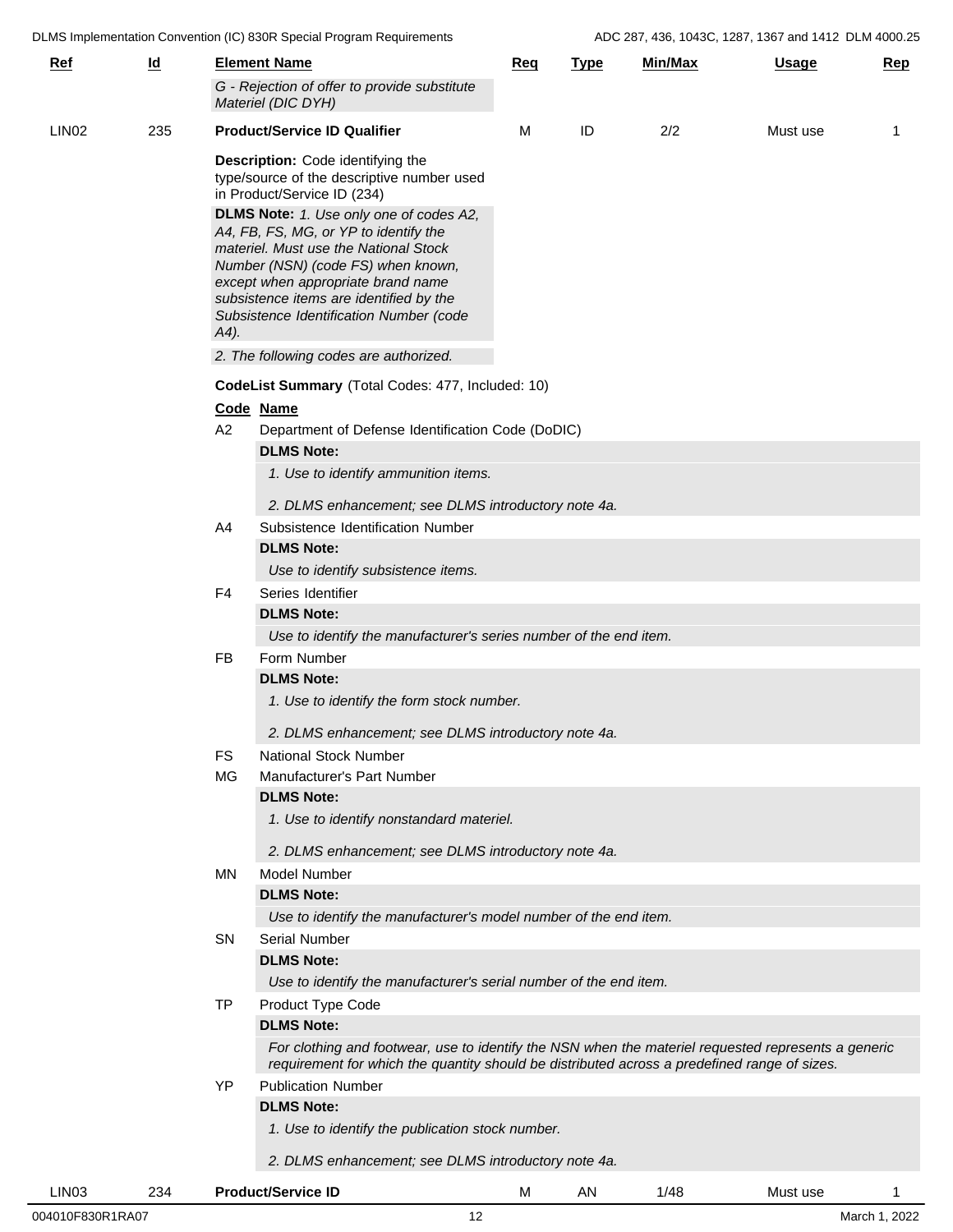DLMS Implementation Convention (IC) 830R Special Program Requirements ADC 287, 436, 1043C, 1287, 1367 and 1412 DLM 4000.25

| <b>Ref</b>        | $\underline{\mathsf{Id}}$ |                   | <b>Element Name</b>                                                                                                                                                                                                                                                          | Req | <b>Type</b> | <b>Min/Max</b> | <u>Usage</u> | Rep |
|-------------------|---------------------------|-------------------|------------------------------------------------------------------------------------------------------------------------------------------------------------------------------------------------------------------------------------------------------------------------------|-----|-------------|----------------|--------------|-----|
|                   |                           |                   | <b>Description:</b> Identifying number for a<br>product or service                                                                                                                                                                                                           |     |             |                |              |     |
| LIN <sub>04</sub> | 235                       |                   | <b>Product/Service ID Qualifier</b>                                                                                                                                                                                                                                          | X   | ID          | 2/2            | Used         |     |
|                   |                           | authorized.<br>ZB | Description: Code identifying the<br>type/source of the descriptive number used<br>in Product/Service ID (234)<br><b>DLMS Note:</b> The following codes are<br>CodeList Summary (Total Codes: 477, Included: 1)<br>Code Name<br>Commercial and Government Entity (CAGE) Code |     |             |                |              |     |
|                   |                           |                   | <b>DLMS Note:</b>                                                                                                                                                                                                                                                            |     |             |                |              |     |
|                   |                           |                   | 1. Use with LIN02 code MG to uniquely identify a manufacturer's part number.                                                                                                                                                                                                 |     |             |                |              |     |
|                   |                           |                   | 2. DLMS enhancement; see DLMS introductory note 4a.                                                                                                                                                                                                                          |     |             |                |              |     |
| LIN <sub>05</sub> | 234                       |                   | <b>Product/Service ID</b>                                                                                                                                                                                                                                                    | X   | AN          | 1/48           | Used         |     |
|                   |                           |                   | <b>Description:</b> Identifying number for a<br>product or service                                                                                                                                                                                                           |     |             |                |              |     |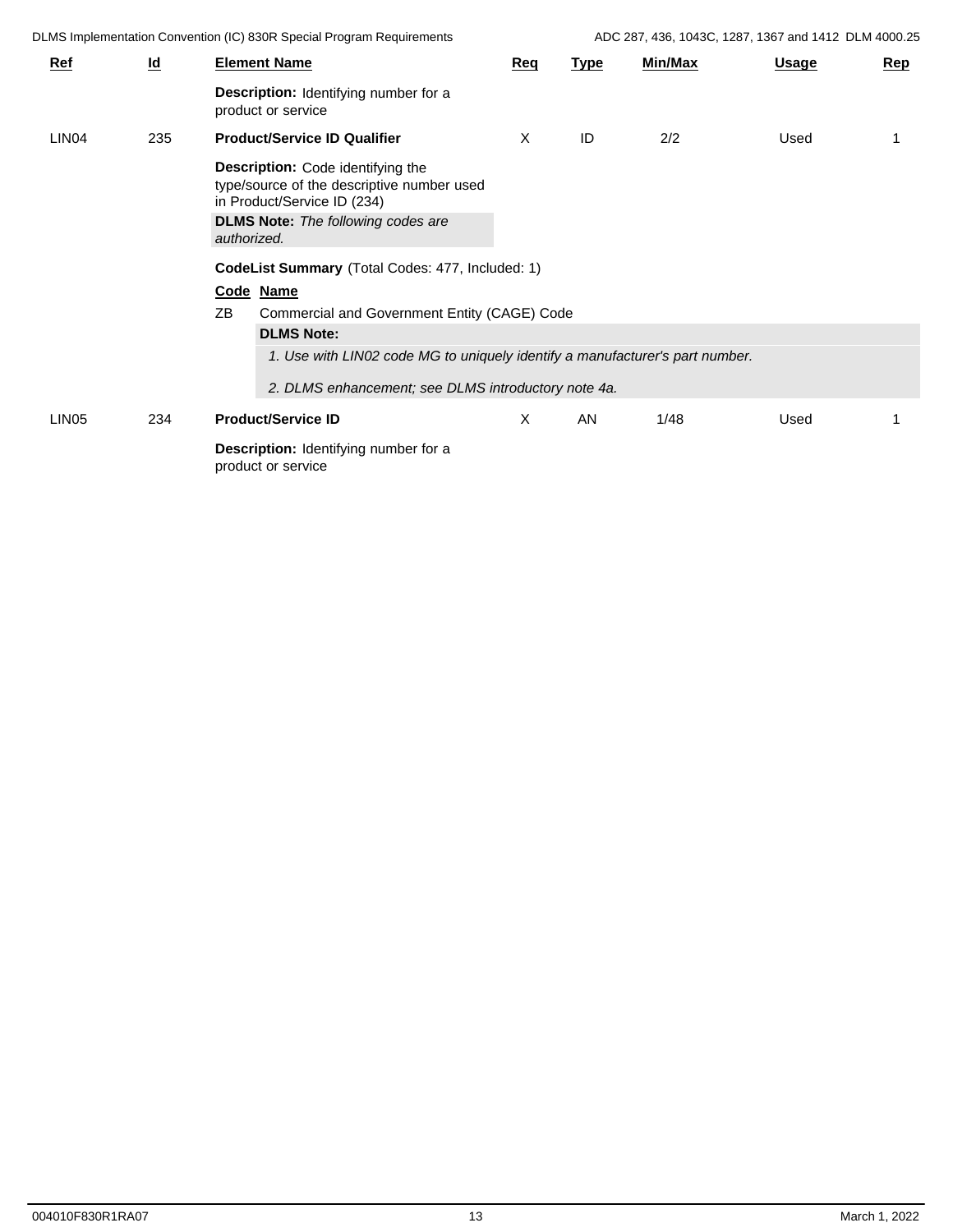**PWK** Paperwork

| <b>IPos: 100</b>         | Max: 251    |  |
|--------------------------|-------------|--|
| <b>Detail - Optional</b> |             |  |
| Loop: LIN                | Elements: 2 |  |

### **User Option (Usage):** Used

**Purpose:** To identify the type or transmission or both of paperwork or supporting information

## **Syntax Rules:**

1. P0506 - If either PWK05 or PWK06 is present, then the other is required.

## **Comments:**

- 1. PWK05 and PWK06 may be used to identify the addressee by a code number.
- 2. PWK07 may be used to indicate special information to be shown on the specified report.
- 3. PWK08 may be used to indicate action pertaining to a report.

## **DLMS Note:**

- *1. Use of this segment requires manual intervention and should only be used in extraordinary circumstances.*
- *2. Use only with 1/BFR13/020 code "OT" to provide exception data.*
- *3. DLMS enhancement. See introductory DLMS note 4a.*

| <b>Ref</b> | $\underline{\mathsf{Id}}$ | <b>Element Name</b>                                                                                      | <b>Req</b> | <u>Type</u> | <b>Min/Max</b> | <b>Usage</b> | Rep |
|------------|---------------------------|----------------------------------------------------------------------------------------------------------|------------|-------------|----------------|--------------|-----|
| PWK01      | 755                       | <b>Report Type Code</b>                                                                                  | м          | ID          | 2/2            | Must use     |     |
|            |                           | <b>Description:</b> Code indicating the title or<br>contents of a document, report or<br>supporting item |            |             |                |              |     |
|            |                           | CodeList Summary (Total Codes: 522, Included: 1)                                                         |            |             |                |              |     |
|            |                           | Code Name                                                                                                |            |             |                |              |     |
|            |                           | R <sub>6</sub><br>Miscellaneous Information                                                              |            |             |                |              |     |
| PWK07      | 352                       | <b>Description</b>                                                                                       | O          | AN          | 1/80           | Used         |     |
|            |                           | <b>Description:</b> A free-form description to<br>clarify the related data elements and their<br>content |            |             |                |              |     |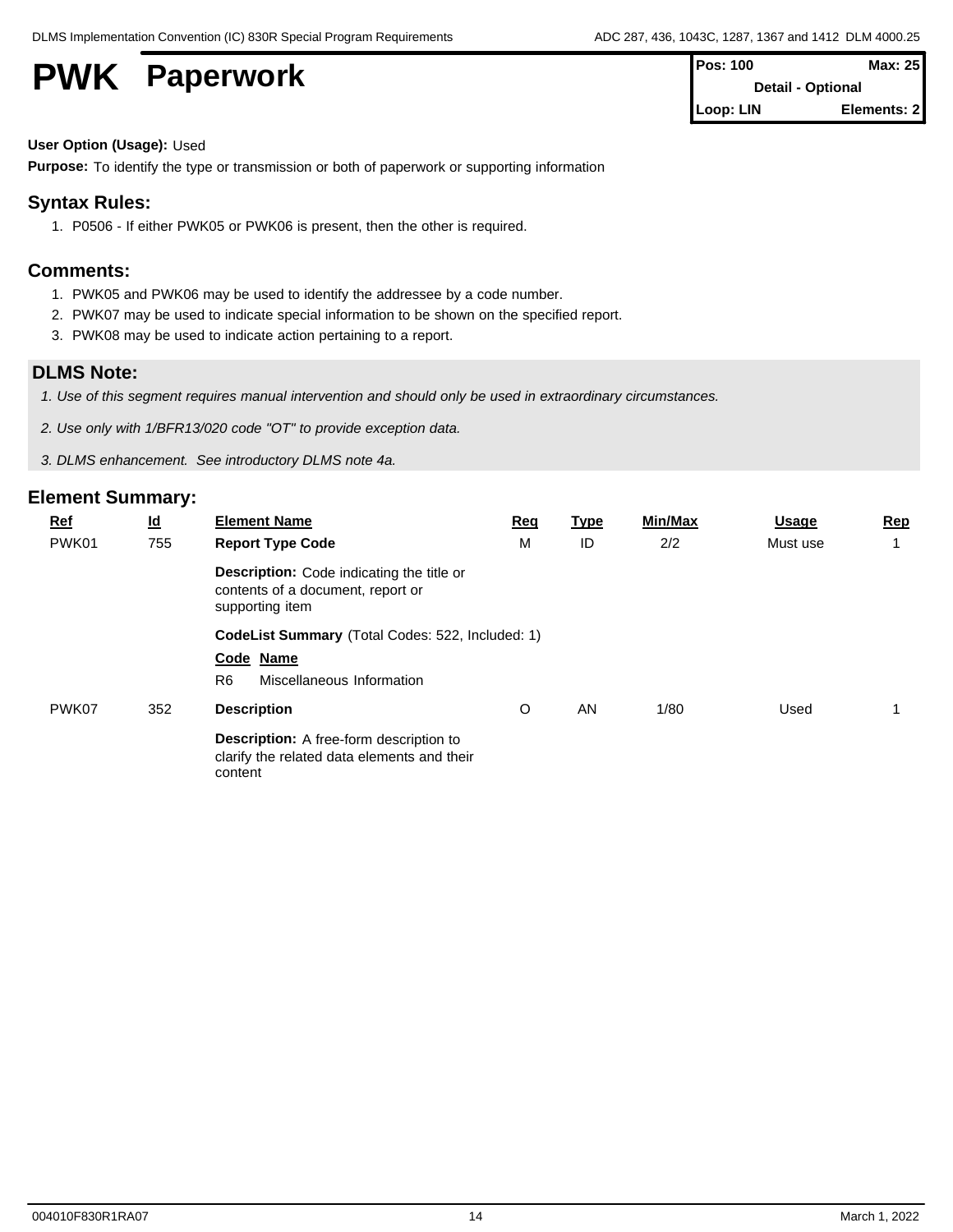## **REF** Reference Identification **Pos: 140** Max: 12

| User Option (Usage): Must use |  |
|-------------------------------|--|
|-------------------------------|--|

**Purpose:** To specify identifying information

## **Syntax Rules:**

1. R0203 - At least one of REF02 or REF03 is required.

## **Semantics:**

1. REF04 contains data relating to the value cited in REF02.

## **DLMS Note:**

*Must use to identify the transaction number associated with the SPR forecast.*

## **Element Summary:**

| $Ref$<br>REF01 | $\underline{\mathsf{Id}}$<br>128 | <b>Element Name</b><br><b>Reference Identification Qualifier</b>                                                                                  | Req<br>м | <u>Type</u><br>ID | Min/Max<br>2/3 | <b>Usage</b><br>Must use | <b>Rep</b> |
|----------------|----------------------------------|---------------------------------------------------------------------------------------------------------------------------------------------------|----------|-------------------|----------------|--------------------------|------------|
|                |                                  | <b>Description:</b> Code qualifying the<br>Reference Identification                                                                               |          |                   |                |                          |            |
|                |                                  | <b>DLMS Note:</b> The following codes are<br>authorized.                                                                                          |          |                   |                |                          |            |
|                |                                  | CodeList Summary (Total Codes: 1503, Included: 1)                                                                                                 |          |                   |                |                          |            |
|                |                                  | Code Name                                                                                                                                         |          |                   |                |                          |            |
|                |                                  | TN<br><b>Transaction Reference Number</b>                                                                                                         |          |                   |                |                          |            |
|                |                                  | <b>DLMS Note:</b>                                                                                                                                 |          |                   |                |                          |            |
|                |                                  | This is the document number.                                                                                                                      |          |                   |                |                          |            |
| REF02          | 127                              | <b>Reference Identification</b>                                                                                                                   | X        | AN                | 1/30           | Must use                 |            |
|                |                                  | Description: Reference information as<br>defined for a particular Transaction Set or<br>as specified by the Reference Identification<br>Qualifier |          |                   |                |                          |            |

004010F830R1RA07 15 March 1, 2022

**Detail - Optional Loop: LIN Elements: 2**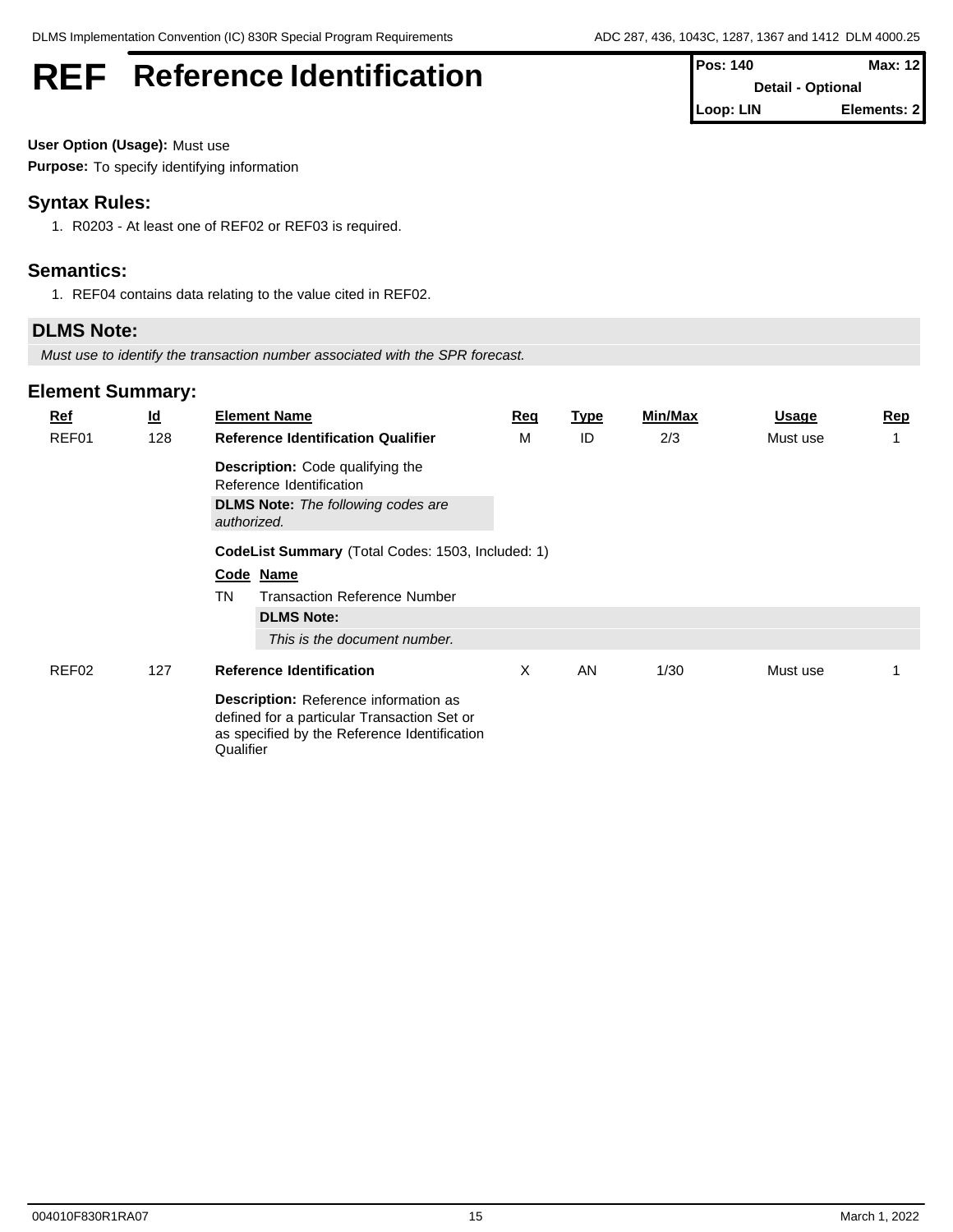| <b>N1</b> | <b>Name</b> | <b>Pos: 320</b>   | Max: $1$    |  |
|-----------|-------------|-------------------|-------------|--|
|           |             | Detail - Optional |             |  |
|           |             | Loop: N1          | Elements: 4 |  |

### **User Option (Usage):** Must use

**Purpose:** To identify a party by type of organization, name, and code

## **Syntax Rules:**

- 1. R0203 At least one of N102 or N103 is required.
- 2. P0304 If either N103 or N104 is present, then the other is required.

## **Comments:**

- 1. This segment, used alone, provides the most efficient method of providing organizational identification. To obtain this efficiency the "ID Code" (N104) must provide a key to the table maintained by the transaction processing party.
- 2. N105 and N106 further define the type of entity in N101.

## **DLMS Note:**

*1. Must use one iteration of this 2/N1/320 loop to identify the organization to receive the transaction.*

*2. Use additional iterations to identify other organizations associated with the transaction.*

| <u>Ref</u>       | $\underline{\mathsf{Id}}$ |                | <b>Element Name</b>                                                                                                                                       | Req      | <b>Type</b> | Min/Max | <b>Usage</b> | <b>Rep</b> |
|------------------|---------------------------|----------------|-----------------------------------------------------------------------------------------------------------------------------------------------------------|----------|-------------|---------|--------------|------------|
| N <sub>101</sub> | 98                        |                | <b>Entity Identifier Code</b>                                                                                                                             | M        | ID          | 2/3     | Must use     | 1          |
|                  |                           | authorized.    | Description: Code identifying an<br>organizational entity, a physical location,<br>property or an individual<br><b>DLMS Note:</b> The following codes are |          |             |         |              |            |
|                  |                           |                | CodeList Summary (Total Codes: 1312, Included: 4)                                                                                                         |          |             |         |              |            |
|                  |                           |                | Code Name                                                                                                                                                 |          |             |         |              |            |
|                  |                           | KA             | Item Manager                                                                                                                                              |          |             |         |              |            |
|                  |                           |                | <b>DLMS Note:</b>                                                                                                                                         |          |             |         |              |            |
|                  |                           |                | Must use to identify the ICP/IMM.                                                                                                                         |          |             |         |              |            |
|                  |                           | P <sub>1</sub> | Preparer                                                                                                                                                  |          |             |         |              |            |
|                  |                           |                | <b>DLMS Note:</b>                                                                                                                                         |          |             |         |              |            |
|                  |                           |                | Use to identify the originator of the SPR when different from the submitting activity identified by<br>1/N101/230 code 41.                                |          |             |         |              |            |
|                  |                           | <b>ST</b>      | Ship To                                                                                                                                                   |          |             |         |              |            |
|                  |                           |                | <b>DLMS Note:</b>                                                                                                                                         |          |             |         |              |            |
|                  |                           |                | 1. Use in SPR transactions, except SPR modifications, to identify the organization expected to receive<br>the materiel.                                   |          |             |         |              |            |
|                  |                           |                | 2. Use in SPR modification transactions to identify the revised organization expected to receive the<br>materiel.                                         |          |             |         |              |            |
|                  |                           | ZD             | Party to Receive Reports                                                                                                                                  |          |             |         |              |            |
| N <sub>103</sub> | 66                        |                | <b>Identification Code Qualifier</b>                                                                                                                      | $\times$ | ID          | 1/2     | Must use     | 1          |
|                  |                           |                | Description: Code designating the<br>system/method of code structure used for<br>Identification Code (67)                                                 |          |             |         |              |            |
|                  |                           |                | CodeList Summary (Total Codes: 215, Included: 3)                                                                                                          |          |             |         |              |            |
|                  |                           |                | Code Name                                                                                                                                                 |          |             |         |              |            |
|                  |                           | 10             | Department of Defense Activity Address Code (DODAAC)                                                                                                      |          |             |         |              |            |
|                  |                           | A2             | Military Assistance Program Address Code (MAPAC)                                                                                                          |          |             |         |              |            |
|                  |                           |                | <b>DLMS Note:</b>                                                                                                                                         |          |             |         |              |            |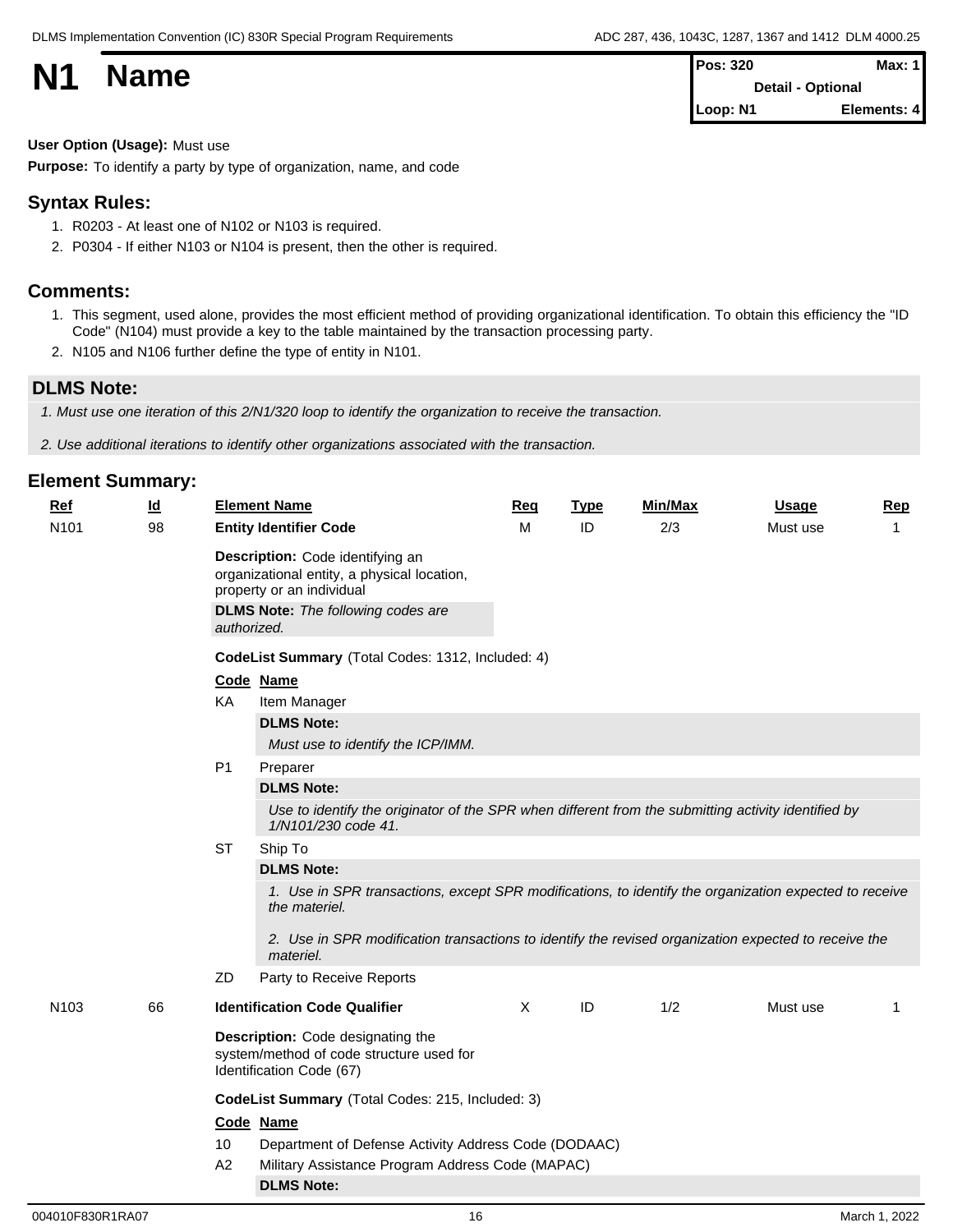|                  |    | Code Name                                                                                                    |   |    |      |          |  |  |  |  |
|------------------|----|--------------------------------------------------------------------------------------------------------------|---|----|------|----------|--|--|--|--|
|                  |    | Use to indicate the Security Assistance structured address data.                                             |   |    |      |          |  |  |  |  |
|                  |    | M4<br>Department of Defense Routing Identifier Code (RIC)                                                    |   |    |      |          |  |  |  |  |
| N <sub>104</sub> | 67 | <b>Identification Code</b>                                                                                   | X | AN | 2/80 | Must use |  |  |  |  |
|                  |    | Description: Code identifying a party or<br>other code                                                       |   |    |      |          |  |  |  |  |
| N <sub>106</sub> | 98 | <b>Entity Identifier Code</b>                                                                                | O | ID | 2/3  | Used     |  |  |  |  |
|                  |    | Description: Code identifying an<br>organizational entity, a physical location,<br>property or an individual |   |    |      |          |  |  |  |  |
|                  |    | CodeList Summary (Total Codes: 1312, Included: 1)                                                            |   |    |      |          |  |  |  |  |
|                  |    | Code Name                                                                                                    |   |    |      |          |  |  |  |  |
|                  |    | <b>TO</b><br>Message To                                                                                      |   |    |      |          |  |  |  |  |
|                  |    | <b>DLMS Note:</b>                                                                                            |   |    |      |          |  |  |  |  |
|                  |    | Must use with 2/N101/320 code KA to identify the organization cited in N104 is receiving the<br>transaction. |   |    |      |          |  |  |  |  |
|                  |    |                                                                                                              |   |    |      |          |  |  |  |  |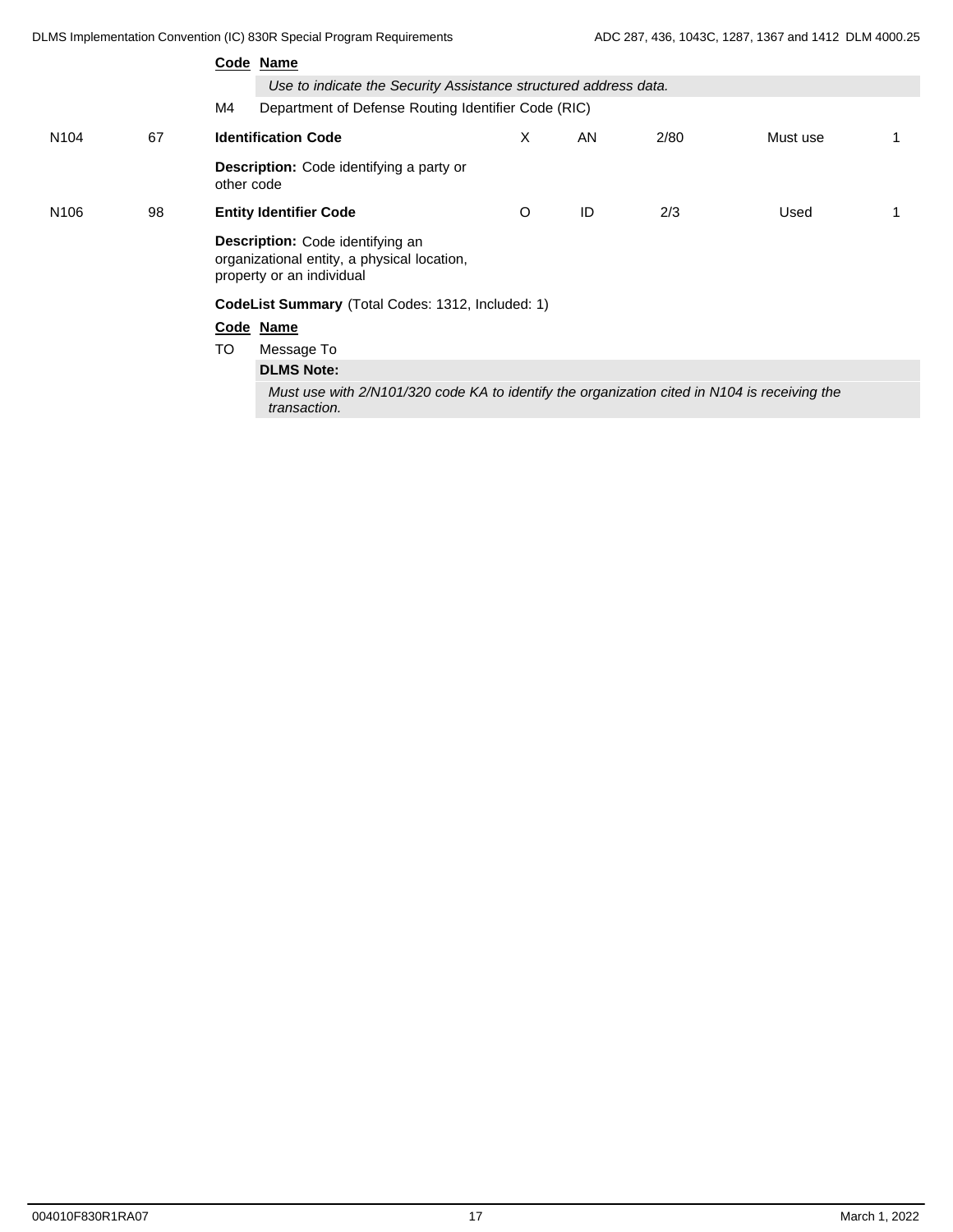# **LM** Code Source Information **Pos:** 390 **Max: 1**

| $\blacksquare$ rus. JJV  | IVIGA. I    |
|--------------------------|-------------|
| <b>Detail - Optional</b> |             |
| Loop: LM                 | Elements: 1 |

**User Option (Usage):** Must use

**Purpose:** To transmit standard code list identification information

## **Comments:**

1. LM02 identifies the applicable industry code list source information.

## **DLMS Note:**

*Use the 2/LM/390 loop to identify coded information maintained in department or agency documentation.*

| $Ref$ | $\underline{\mathsf{Id}}$ | <b>Element Name</b>                                                          | Req | <u>Type</u> | Min/Max | <b>Usage</b> | <u>Rep</u> |
|-------|---------------------------|------------------------------------------------------------------------------|-----|-------------|---------|--------------|------------|
| LM01  | 559                       | <b>Agency Qualifier Code</b>                                                 | M   | ID          | 2/2     | Must use     |            |
|       |                           | <b>Description:</b> Code identifying the agency<br>assigning the code values |     |             |         |              |            |
|       |                           | CodeList Summary (Total Codes: 176, Included: 1)                             |     |             |         |              |            |
|       |                           | Code Name                                                                    |     |             |         |              |            |
|       |                           | DF.<br>Department of Defense (DoD)                                           |     |             |         |              |            |
|       |                           |                                                                              |     |             |         |              |            |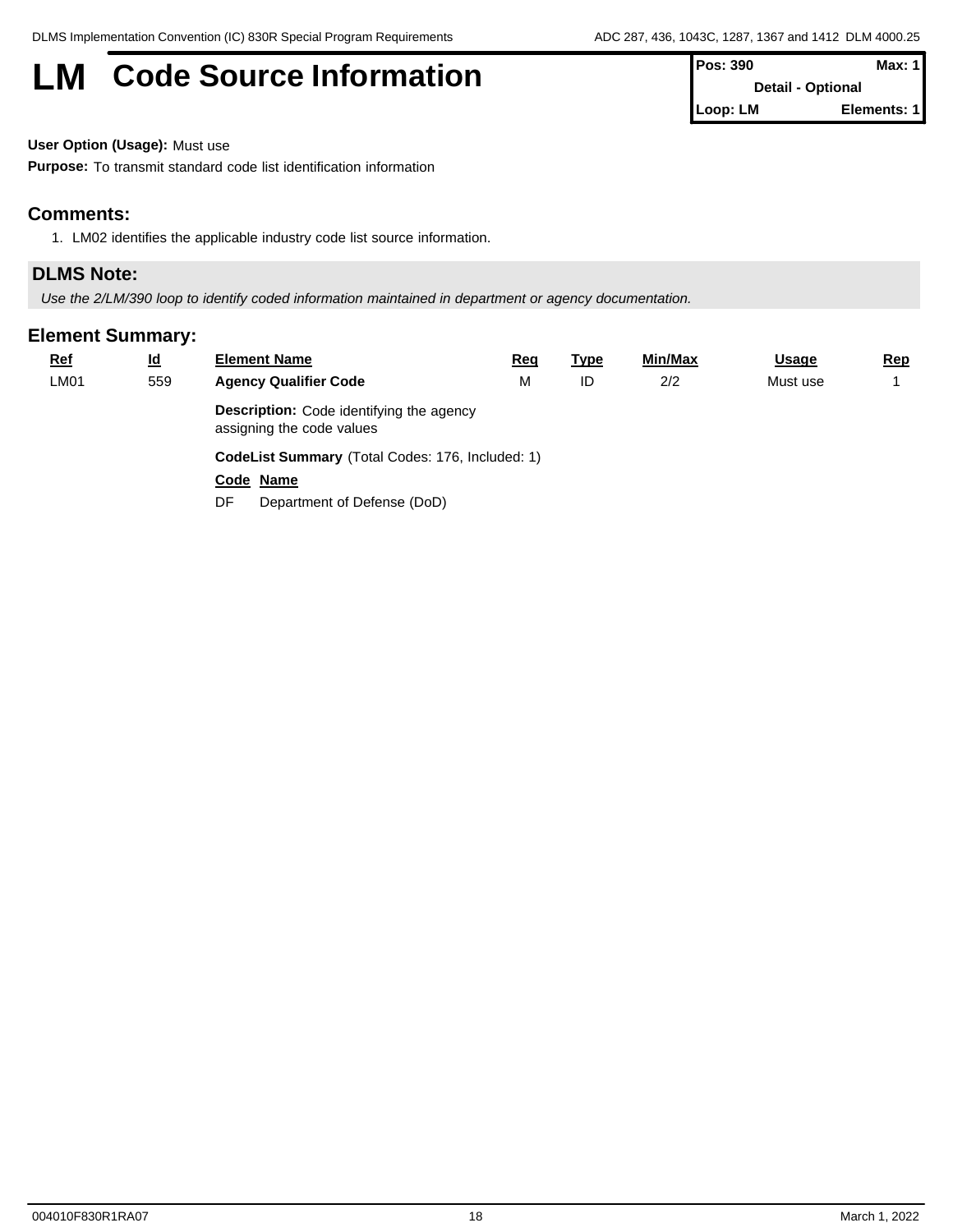## **LQ** Industry Code

| $Pos: 400$                | Max: 100    |  |
|---------------------------|-------------|--|
| <b>Detail - Mandatory</b> |             |  |
| Loop: LM                  | Elements: 2 |  |

**User Option (Usage):** Must use

**Purpose:** Code to transmit standard industry codes

## **Syntax Rules:**

1. C0102 - If LQ01 is present, then LQ02 is required.

## **DLMS Note:**

*Use to identify codes, as appropriate, consistent with management information requirements.*

| <b>Ref</b> | $\underline{\mathsf{Id}}$ |             | <b>Element Name</b>                                                                                                                                                                                             | Req     | <b>Type</b> | Min/Max | <u>Usage</u> | <b>Rep</b> |  |  |  |
|------------|---------------------------|-------------|-----------------------------------------------------------------------------------------------------------------------------------------------------------------------------------------------------------------|---------|-------------|---------|--------------|------------|--|--|--|
| LQ01       | 1270                      |             | <b>Code List Qualifier Code</b>                                                                                                                                                                                 | $\circ$ | ID          | 1/3     | Must use     | 1          |  |  |  |
|            |                           |             | <b>Description:</b> Code identifying a specific<br>industry code list                                                                                                                                           |         |             |         |              |            |  |  |  |
|            |                           | authorized. | <b>DLMS Note:</b> The following codes are                                                                                                                                                                       |         |             |         |              |            |  |  |  |
|            |                           |             | CodeList Summary (Total Codes: 558, Included: 15)                                                                                                                                                               |         |             |         |              |            |  |  |  |
|            |                           | Code Name   |                                                                                                                                                                                                                 |         |             |         |              |            |  |  |  |
|            |                           | 0           | Document Identification Code                                                                                                                                                                                    |         |             |         |              |            |  |  |  |
|            |                           |             | <b>DLMS Note:</b>                                                                                                                                                                                               |         |             |         |              |            |  |  |  |
|            |                           |             | 1. Future Streamlined data; see DLMS introductory note 4c.                                                                                                                                                      |         |             |         |              |            |  |  |  |
|            |                           |             | 2. The DLSS DIC is retained in the DLMS to facilitate transaction conversion in a mixed DLSS/DLMS<br>environment. Continued support of the DIC in a full DLMS environment will be assessed at a future<br>date. |         |             |         |              |            |  |  |  |
|            |                           | 78          | Project Code                                                                                                                                                                                                    |         |             |         |              |            |  |  |  |
|            |                           |             | <b>DLMS Note:</b>                                                                                                                                                                                               |         |             |         |              |            |  |  |  |
|            |                           |             | Use only in SPR cancellation, SPR inquiry, SPR substitute acceptance and SPR substitute rejection<br>transactions.                                                                                              |         |             |         |              |            |  |  |  |
|            |                           | 79          | <b>Priority Designator Code</b>                                                                                                                                                                                 |         |             |         |              |            |  |  |  |
|            |                           |             | <b>DLMS Note:</b>                                                                                                                                                                                               |         |             |         |              |            |  |  |  |
|            |                           |             | Recommend using in all requisitions.                                                                                                                                                                            |         |             |         |              |            |  |  |  |
|            |                           | 80          | <b>Advice Code</b>                                                                                                                                                                                              |         |             |         |              |            |  |  |  |
|            |                           |             | <b>DLMS Note:</b>                                                                                                                                                                                               |         |             |         |              |            |  |  |  |
|            |                           |             | Use only in SPR cancellation, SPR inquiry, SPR substitute acceptance and SPR substitute rejection<br>transactions.                                                                                              |         |             |         |              |            |  |  |  |
|            |                           | 83          | <b>Supply Condition Code</b>                                                                                                                                                                                    |         |             |         |              |            |  |  |  |
|            |                           |             | <b>DLMS Note:</b>                                                                                                                                                                                               |         |             |         |              |            |  |  |  |
|            |                           |             | Use only in SPR cancellation, SPR inquiry, SPR substitute acceptance and SPR substitute rejection<br>transactions.                                                                                              |         |             |         |              |            |  |  |  |
|            |                           | 99          | Purpose Code                                                                                                                                                                                                    |         |             |         |              |            |  |  |  |
|            |                           |             | <b>DLMS Note:</b>                                                                                                                                                                                               |         |             |         |              |            |  |  |  |
|            |                           |             | Use only in SPR cancellation, SPR inquiry, SPR substitute acceptance and SPR substitute rejection<br><i>transactions.</i>                                                                                       |         |             |         |              |            |  |  |  |
|            |                           | A6          | Freight Forwarder Number                                                                                                                                                                                        |         |             |         |              |            |  |  |  |
|            |                           |             | <b>DLMS Note:</b>                                                                                                                                                                                               |         |             |         |              |            |  |  |  |
|            |                           |             | Use with SPR SA transactions in conjunction with the structured MAPAC (2/N103/320 code A2) to<br>identify the country representative or freight forwarder expected to receive shipments and<br>documentation.   |         |             |         |              |            |  |  |  |
|            |                           | A9          | Supplemental Data                                                                                                                                                                                               |         |             |         |              |            |  |  |  |
|            |                           |             | <b>DLMS Note:</b>                                                                                                                                                                                               |         |             |         |              |            |  |  |  |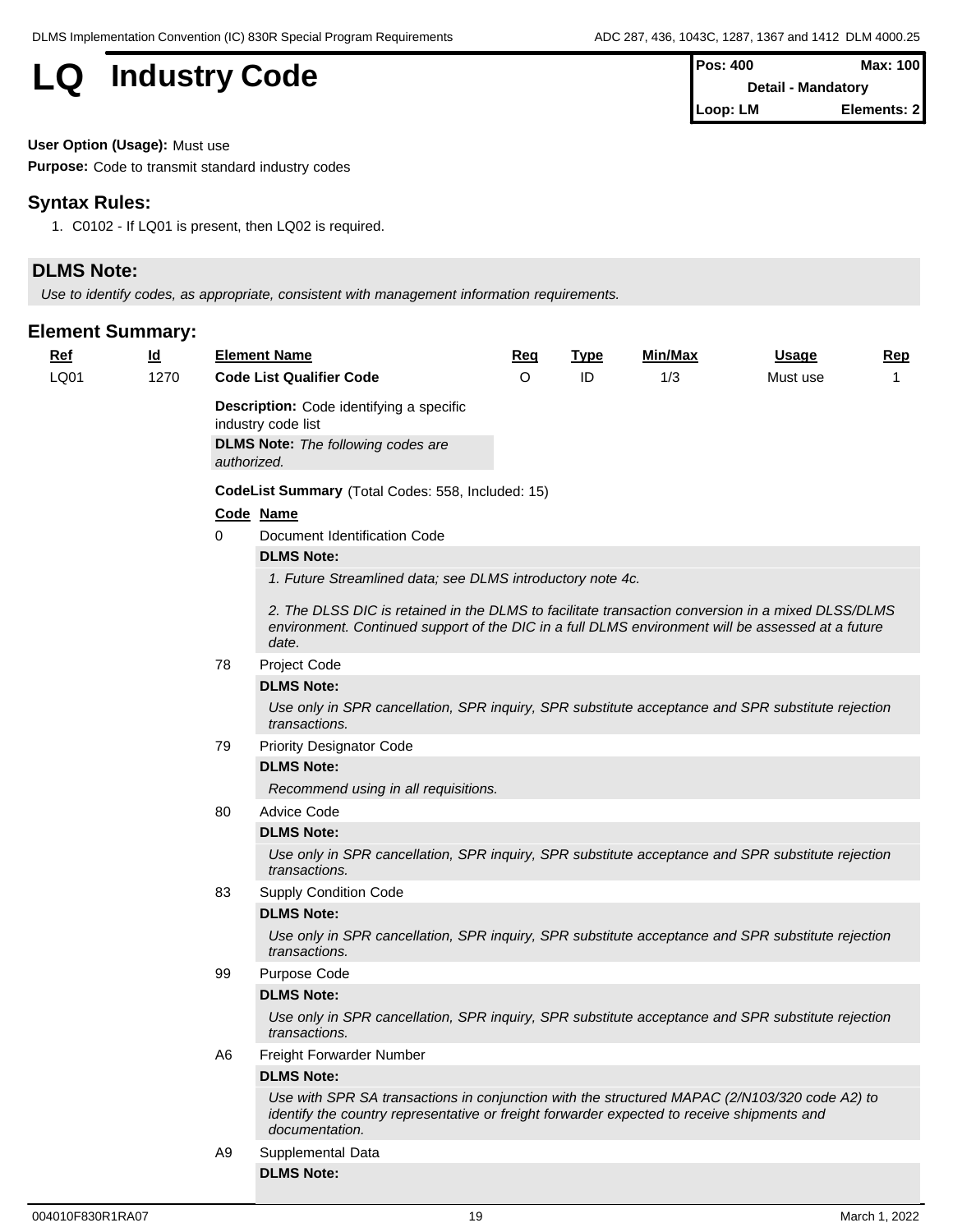#### **Code Name**

*1. Use to identify supplemental address/data.*

*2. During the DLSS/DLMS transition, this field will be used to perpetuate/populate the DLSS Supplementary Address (SUPAAD) field. During this time, field size is restricted to 6 positions; see introductory DLMS note 4d.*

*3. Expanded use of this field for supplemental data without size restriction is a DLMS enhancement; see introductory DLMS note 4a.*

*4. Under full DLMS, the requirement to pass activity address information within the supplemental data field will be streamlined. Activity address data previously contained in the SUPAAD will be reflected exclusively in the N1 segment. Future streamlined data; see introductory DLMS note 4c.*

AJ Utilization Code

#### **DLMS Note:**

*1. Under DLSS, this is the first position of the document serial number.*

*2. DLMS enhancement; see introductory DLMS note 4a.*

ED Coast Designation Code

#### **DLMS Note:**

*Use only in SPR cancellation, SPR inquiry, SPR substitute acceptance and SPR substitute rejection transactions.*

GQ Group Qualifier Code

#### **DLMS Note:**

*Use to identify the Material Management Aggregation Code MMAC) for NSNs to be managed by a specific manager (i.e., System, program, aggregation, selected FSC, technology group). This is an Air Force-unique data element meaningful to the Air Force only. Non-Air Force components perpetuate without action.*

*A data maintenance action was approved in version 5010. The approved code/name is "MAC – Material Management Aggregation Code". The code source is identified as the Air Force Manual (AFMAN) 23-110, Volumes 1 and 2.*

#### COG Cognizance Symbol

#### **DLMS Note:**

*Use to identify the material cognizance symbol (COG) of the end item. Indicate NSL for non-stock numbered listed items. This is a Navy-unique data element meaningful to Navy only; Non-Navy Components are to perpetuate without action.*

IMC Item Management Code

#### **DLMS Note:**

*Use to identify the Item Management Code (IMC) for integrated material management. This is a Navy-unique data element meaningful to Navy only; Non-Navy Components are to perpetuate without action.*

#### MCC Material Control Code

#### **DLMS Note:**

*Use to identify the Material Control Code (MCC) for special inventory reporting. This is a Navy-unique data element meaningful to Navy only; Non-Navy Components are to perpetuate without action.*

#### SMI Special Material Identification Code

#### **DLMS Note:**

*Use to identify the Special Material Identification Code (SMIC) for an end item. This is a Navy-unique data element meaningful to Navy only; Non-Navy Components are to perpetuate without action.*

#### LQ02 1271 **Industry Code**

**Description:** Code indicating a code from a specific industry code list

X AN 1/30 Must use 1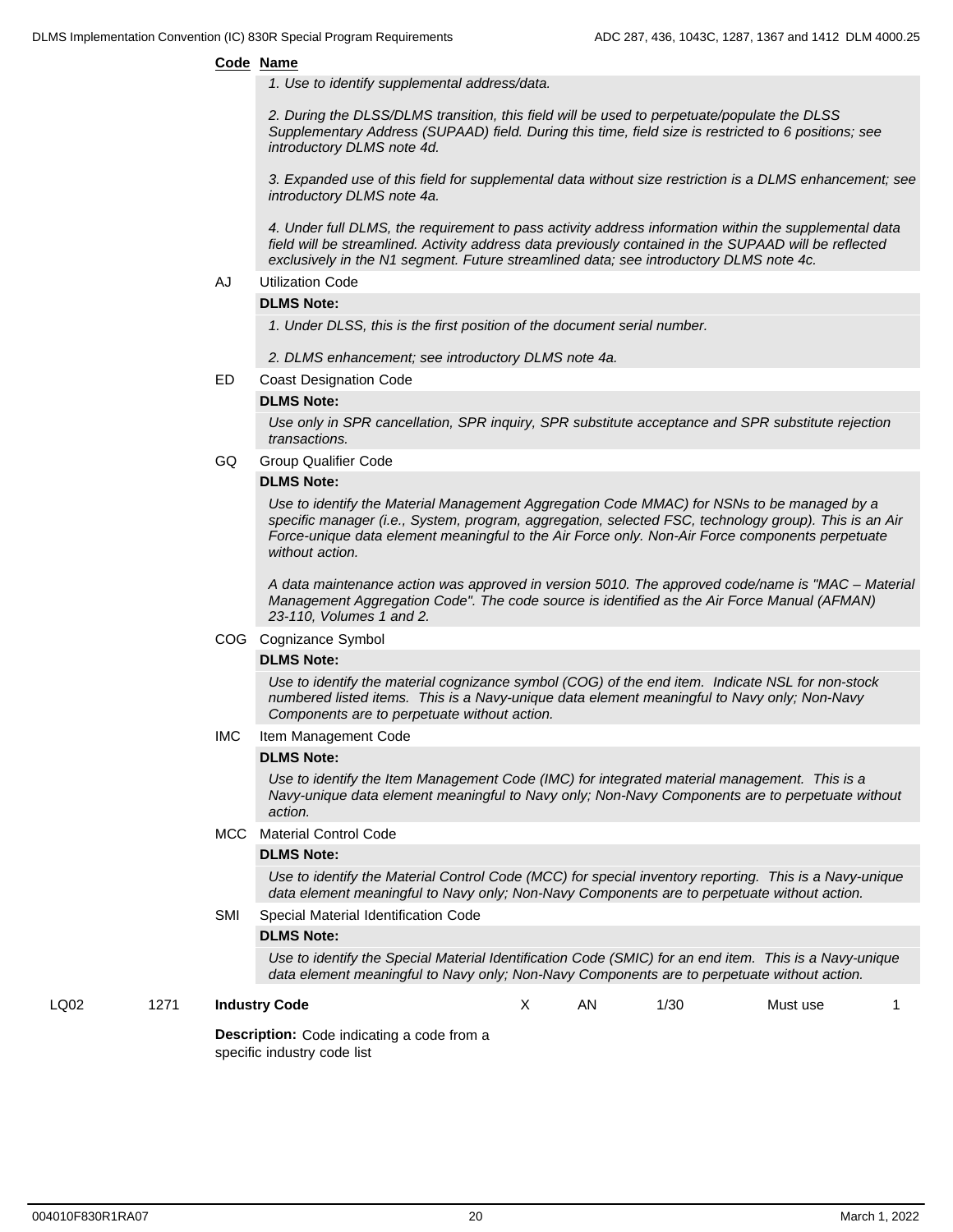## **FST Forecast Schedule**

| $Pos: 410$               | Max: 1      |
|--------------------------|-------------|
| <b>Detail - Optional</b> |             |
| Loop: FST                | Elements: 6 |

**User Option (Usage):** Must use

**Purpose:** To specify the forecasted dates and quantities

## **Syntax Rules:**

- 1. P0607 If either FST06 or FST07 is present, then the other is required.
- 2. P0809 If either FST08 or FST09 is present, then the other is required.

## **Semantics:**

1. If FST03 equals "F" (indicating flexible interval), then FST04 and FST05 are required. FST04 would be used for the start date of the flexible interval and FST05 would be used for the end date of the flexible interval.

### **Comments:**

- 1. As qualified by FST02 and FST03, FST04 represents either a discrete forecast date, the first date of a forecasted bucket (weekly, monthly, quarterly, etc.) or the start date of a flexible interval.
- 2. FST06 qualifies the time in FST07. The purpose of the FST07 element is to express the specific time of day in a 24-hour clock to satisfy "just-in-time" requirements. As an alternative, the ship/delivery pattern segment (SDP) may be used to define an approximate time, such as a.m. or p.m.

### **DLMS Note:**

*1. Use one or multiple repetitions of the 2/FST/410 segment for SPR cancellation, SPR substitute acceptance, SPR substitute rejection, and SPR inquiry transactions to identify the quantity, support date, and suffix code, as needed, for the transaction.*

*2. Use one or multiple 2/FST/410 loop iterations for SPR, SPR SA and SPR modification transactions to identify and, as needed, stratify applicable SPR forecast quantities by related support dates and suffix code.*

## **Ref Id Element Name Req Type Min/Max Usage Rep** FST01 380 **Quantity Description:** Numeric value of quantity **DLMS Note:** *1. Express as a number with no decimal. 2. A field size exceeding 5 positions (seven for FSG 13, ammunition) may not be received or understood by recipient's automated processing system. See DLMS introductory note 4d. 3. Use in SPR, SPR SA and SPR inquiry transactions to identify the forecast quantity. 4. Use in SPR substitute acceptance transactions to identify the quantity for which a substitute is acceptable. 5. Use in SPR rejection transactions to identify the quantity for which a substitute is not acceptable. 6. Use in SPR modification transactions to identify the revised SPR forecast quantity. 7. Use in SPR cancellation transactions to identify the forecast quantity to be cancelled.* M R 1/15 Mustuse 1 FST02 680 **Forecast Qualifier Description:** Code specifying the sender's confidence level of the forecast data or an action associated with a forecast M ID 1/1 Must use 1

## **Element Summary:**

**CodeList Summary** (Total Codes: 21, Included: 3)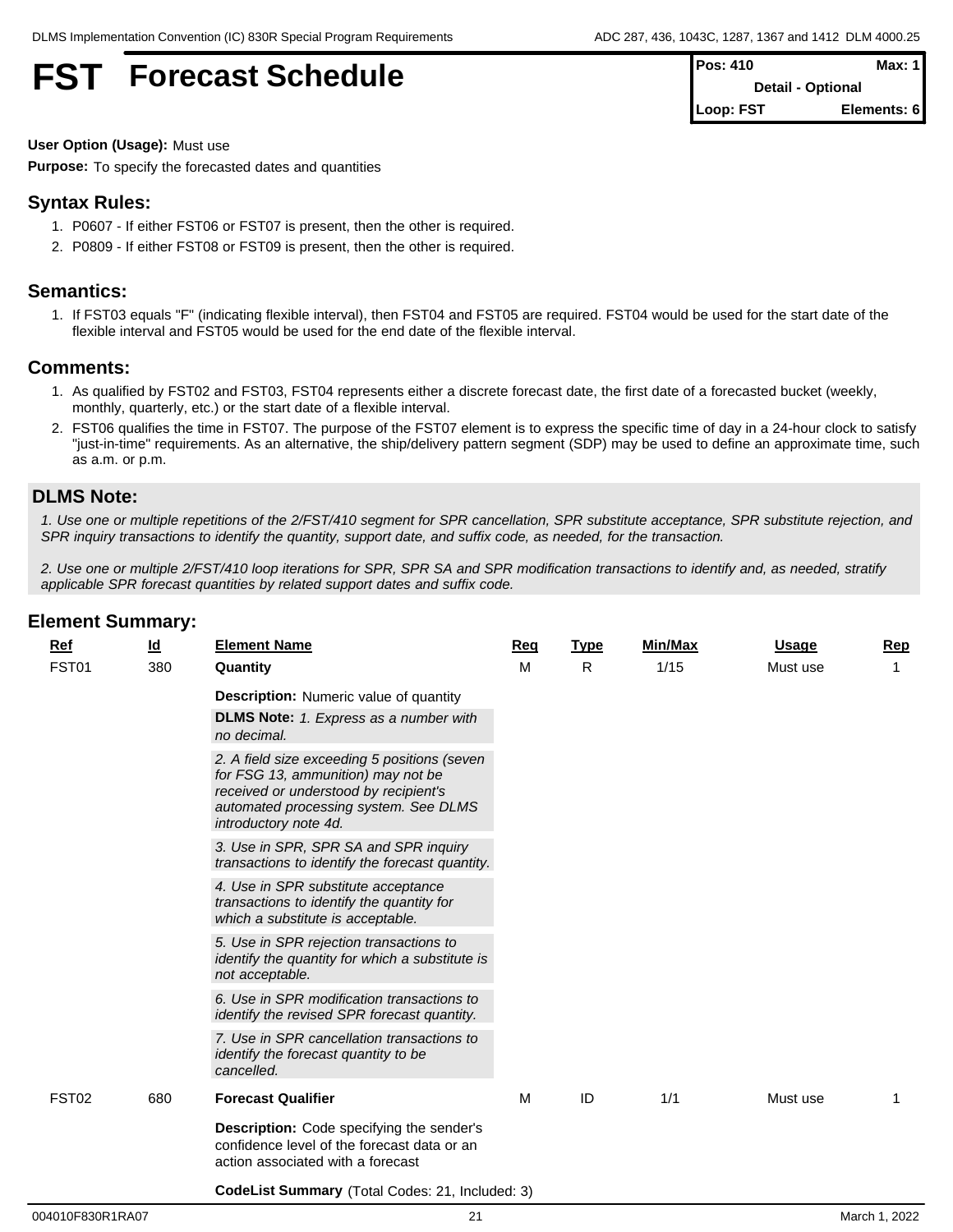|       |     |           | Code Name                                                                                                                                                                                                                                                                                                                                       |   |    |      |          |                |  |  |
|-------|-----|-----------|-------------------------------------------------------------------------------------------------------------------------------------------------------------------------------------------------------------------------------------------------------------------------------------------------------------------------------------------------|---|----|------|----------|----------------|--|--|
|       |     | D         | Planning                                                                                                                                                                                                                                                                                                                                        |   |    |      |          |                |  |  |
|       |     |           | <b>DLMS Note:</b>                                                                                                                                                                                                                                                                                                                               |   |    |      |          |                |  |  |
|       |     |           | Use only for SPR, SPR SA, SPR substitute acceptance, SPR substitute rejection, and SPR inquiry<br>transactions.                                                                                                                                                                                                                                 |   |    |      |          |                |  |  |
|       |     | W         | Cancellation                                                                                                                                                                                                                                                                                                                                    |   |    |      |          |                |  |  |
|       |     |           | <b>DLMS Note:</b>                                                                                                                                                                                                                                                                                                                               |   |    |      |          |                |  |  |
|       |     |           | Use only for SPR cancellation transactions.                                                                                                                                                                                                                                                                                                     |   |    |      |          |                |  |  |
|       |     | X         | Modification                                                                                                                                                                                                                                                                                                                                    |   |    |      |          |                |  |  |
|       |     |           | <b>DLMS Note:</b>                                                                                                                                                                                                                                                                                                                               |   |    |      |          |                |  |  |
|       |     |           | Use only for SPR modification transactions.                                                                                                                                                                                                                                                                                                     |   |    |      |          |                |  |  |
| FST03 | 681 |           | <b>Forecast Timing Qualifier</b>                                                                                                                                                                                                                                                                                                                | М | ID | 1/1  | Must use | 1              |  |  |
|       |     |           | Description: Code specifying interval<br>grouping of the forecast                                                                                                                                                                                                                                                                               |   |    |      |          |                |  |  |
|       |     |           | CodeList Summary (Total Codes: 11, Included: 1)                                                                                                                                                                                                                                                                                                 |   |    |      |          |                |  |  |
|       |     |           | Code Name                                                                                                                                                                                                                                                                                                                                       |   |    |      |          |                |  |  |
|       |     | D         | <b>Discrete</b>                                                                                                                                                                                                                                                                                                                                 |   |    |      |          |                |  |  |
|       |     |           | <b>DLMS Note:</b>                                                                                                                                                                                                                                                                                                                               |   |    |      |          |                |  |  |
|       |     |           | Use to indicate all forecast quantities are discrete quantities.                                                                                                                                                                                                                                                                                |   |    |      |          |                |  |  |
| FST04 | 373 | Date      |                                                                                                                                                                                                                                                                                                                                                 | M | DT | 8/8  | Must use | $\overline{1}$ |  |  |
|       |     |           | Description: Date expressed as<br><b>CCYYMMDD</b>                                                                                                                                                                                                                                                                                               |   |    |      |          |                |  |  |
|       |     | date.     | DLMS Note: 1. Use in SPR, SPR SA, SPR<br>substitute acceptance, SPR substitute<br>rejection, SPR cancellations and SPR<br>inquiry transactions to identify the specific<br>support date (i.e., the date on which<br>program related requisitions will be<br>initiated). Use in SPR modification<br>transactions to identify the revised support |   |    |      |          |                |  |  |
|       |     |           | 2. DLMS enhancement; see DLMS<br>introductory note 4a.                                                                                                                                                                                                                                                                                          |   |    |      |          |                |  |  |
| FST08 | 128 |           | <b>Reference Identification Qualifier</b>                                                                                                                                                                                                                                                                                                       | Χ | ID | 2/3  | Used     | -1             |  |  |
|       |     |           | Description: Code qualifying the<br>Reference Identification                                                                                                                                                                                                                                                                                    |   |    |      |          |                |  |  |
|       |     | W8        | CodeList Summary (Total Codes: 1503, Included: 1)<br>Code Name<br>Suffix<br><b>DLMS Note:</b><br>1. Use to identify the suffix code associated with the 2/REF/140 transaction number and quantity.<br>2. Future Streamlined data; see DLMS introductory note 4c.                                                                                |   |    |      |          |                |  |  |
| FST09 | 127 |           | <b>Reference Identification</b>                                                                                                                                                                                                                                                                                                                 | X | AN | 1/30 | Used     | 1              |  |  |
|       |     | Qualifier | Description: Reference information as<br>defined for a particular Transaction Set or<br>as specified by the Reference Identification                                                                                                                                                                                                            |   |    |      |          |                |  |  |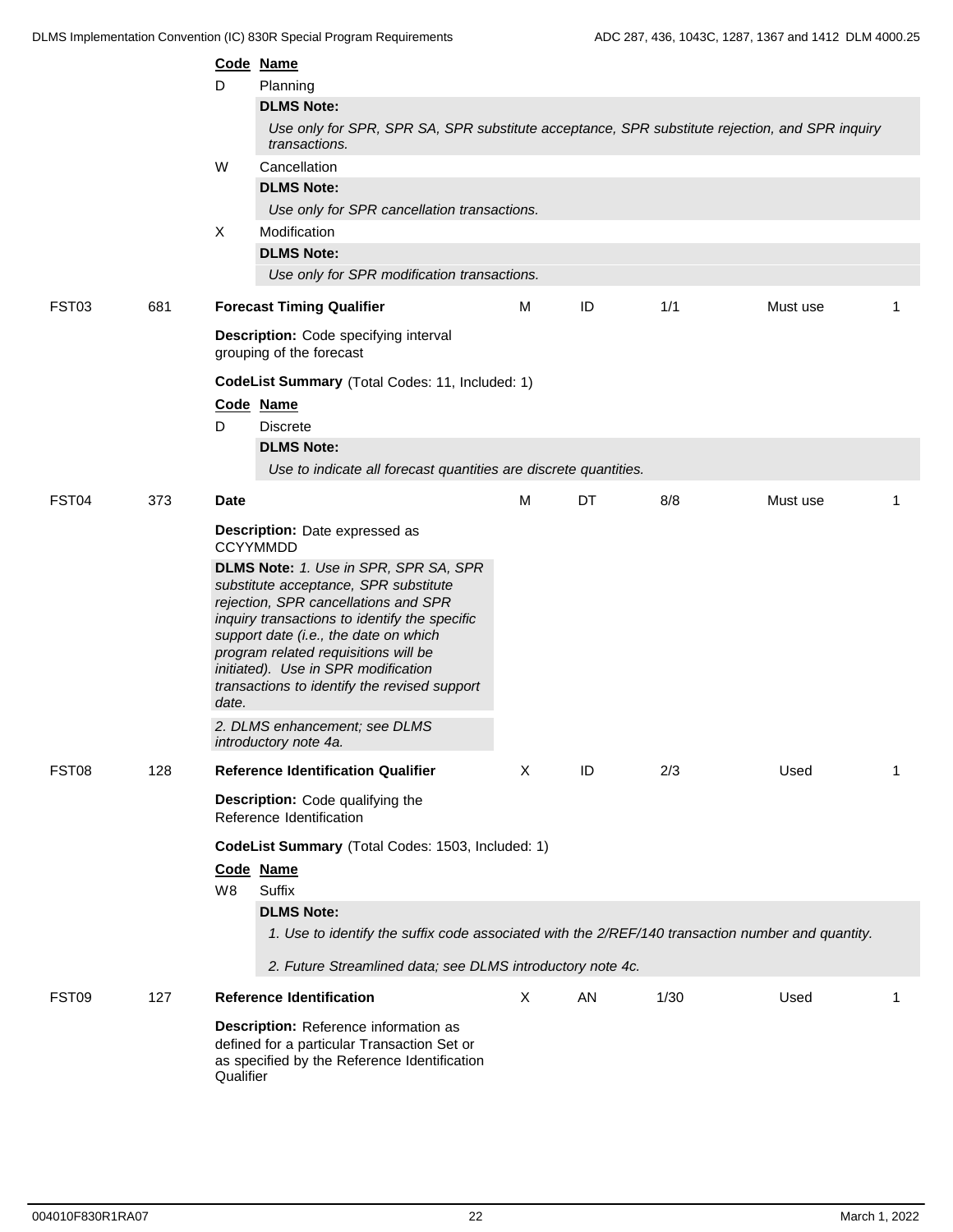## **SDQ** Destination Quantity

| <b>Pos: 420</b>          | Max: 50     |  |
|--------------------------|-------------|--|
| <b>Detail - Optional</b> |             |  |
| Loop: FST                | Elements: 3 |  |

**User Option (Usage):** Used

**Purpose:** To specify destination and quantity detail

## **Syntax Rules:**

- 1. P0506 If either SDQ05 or SDQ06 is present, then the other is required.
- 2. P0708 If either SDQ07 or SDQ08 is present, then the other is required.
- 3. P0910 If either SDQ09 or SDQ10 is present, then the other is required.
- 4. P1112 If either SDQ11 or SDQ12 is present, then the other is required.
- 5. P1314 If either SDQ13 or SDQ14 is present, then the other is required.
- 6. P1516 If either SDQ15 or SDQ16 is present, then the other is required.
- 7. P1718 If either SDQ17 or SDQ18 is present, then the other is required.
- 8. P1920 If either SDQ19 or SDQ20 is present, then the other is required.
- 9. P2122 If either SDQ21 or SDQ22 is present, then the other is required.

## **Semantics:**

1. SDQ23 identifies the area within the location identified in SDQ03, SDQ05, SDQ07, SDQ09, SDQ11, SDQ13, SDQ15, SDQ17, SDQ19, and SDQ21.

## **Comments:**

- 1. SDQ02 is used only if different than previously defined in the transaction set.
- 2. SDQ03 is the store number.
- 3. SDQ23 may be used to identify areas within a store, e.g., front room, back room, selling outpost, end aisle display, etc. The value is agreed to by trading partners or industry conventions.

| Ref<br>SDQ01 | <u>ld</u><br>355 | <b>Element Name</b><br>Unit or Basis for Measurement Code                                                                                                                                      | <b>Req</b><br>M | <u>Type</u><br>ID | Min/Max<br>2/2 | Usage<br>Must use | Rep |
|--------------|------------------|------------------------------------------------------------------------------------------------------------------------------------------------------------------------------------------------|-----------------|-------------------|----------------|-------------------|-----|
|              |                  | <b>Description:</b> Code specifying the units in<br>which a value is being expressed, or<br>manner in which a measurement has been<br>taken<br><b>DLMS Note:</b> 1. DLMS users see the Unit of |                 |                   |                |                   |     |
|              |                  | Issue and Purchase Unit Conversion Table<br>for applicable codes.                                                                                                                              |                 |                   |                |                   |     |
|              |                  | 2. Future Streamlined data; see DLMS<br>introductory note 4c.                                                                                                                                  |                 |                   |                |                   |     |
| SDQ03        | 67               | <b>Identification Code</b>                                                                                                                                                                     | M               | AN                | 2/80           | Must use          |     |
|              |                  | <b>Description:</b> Code identifying a party or<br>other code                                                                                                                                  |                 |                   |                |                   |     |
|              |                  | <b>DLMS Note:</b> Use any acceptable value to<br>satisfy mandatory X12 syntax requirements.                                                                                                    |                 |                   |                |                   |     |
| SDQ04        | 380              | Quantity                                                                                                                                                                                       | M               | R                 | 1/15           | Must use          |     |
|              |                  | <b>Description:</b> Numeric value of quantity                                                                                                                                                  |                 |                   |                |                   |     |
|              |                  | <b>DLMS Note:</b> Use any acceptable value to<br>satisfy mandatory X12 syntax requirements.                                                                                                    |                 |                   |                |                   |     |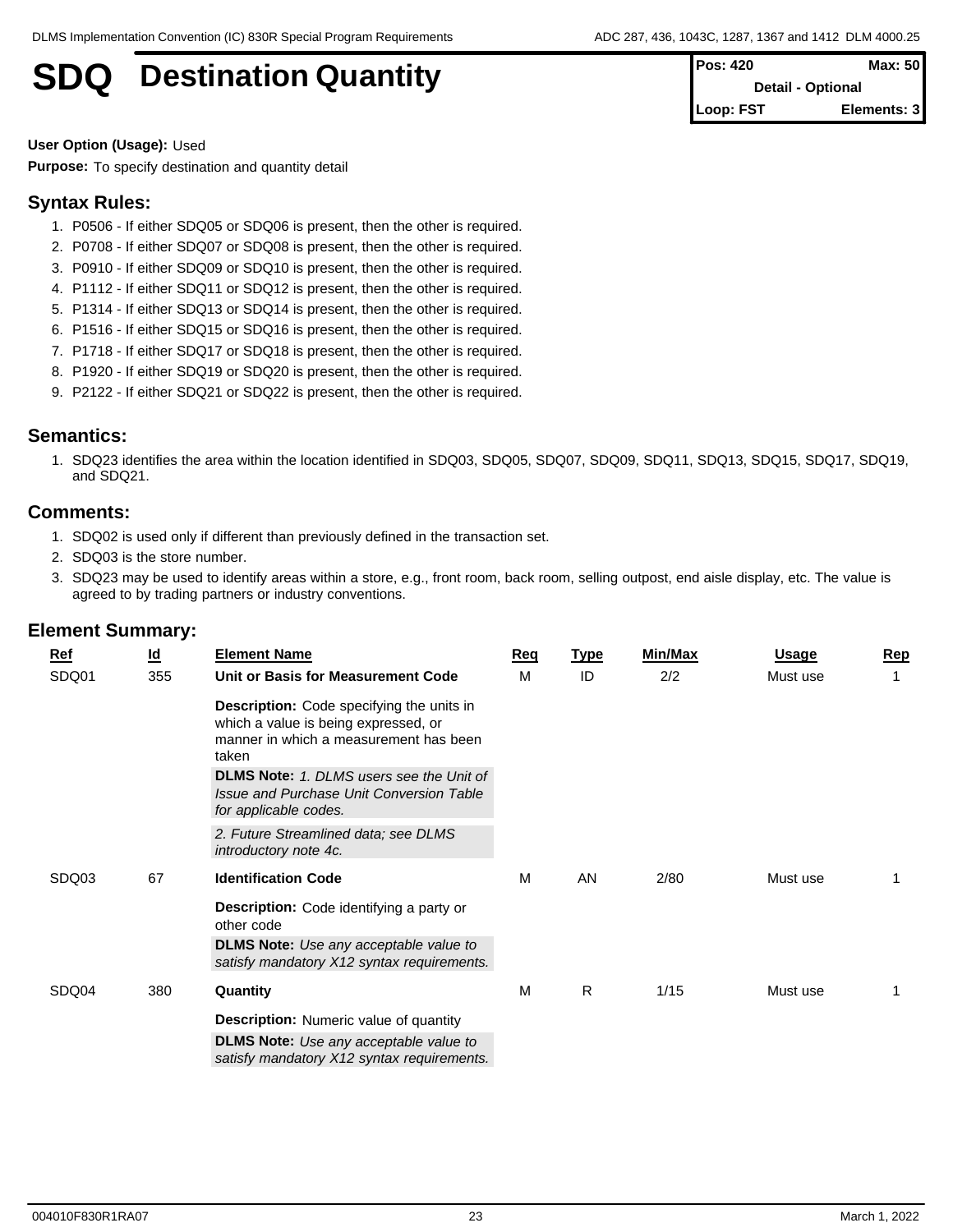# **LM** Code Source Information **Pos: 430 Max: 1 Max: 1**

| 11 VJ. TJV       | <b>IVIGA. I</b>          |
|------------------|--------------------------|
|                  | <b>Detail - Optional</b> |
| <b>ILoop: LM</b> | Elements: 11             |

**User Option (Usage):** Used

**Purpose:** To transmit standard code list identification information

## **Comments:**

1. LM02 identifies the applicable industry code list source information.

## **DLMS Note:**

*1. Use this 2/LM/430 loop to identify coded information maintained in departmental or agency documentation.*

*2. Use this 2/LM/430 loop only in SPR, SPR SA, and SPR modification transactions to identify data associated with the forecast quantities provided in the 2/FST/410 segment.*

| <b>Ref</b> | $\underline{\mathsf{Id}}$ | <b>Element Name</b>                                                          | <u>Req</u> | <u>Type</u> | Min/Max | <b>Usage</b> | <u>Rep</u> |  |  |  |
|------------|---------------------------|------------------------------------------------------------------------------|------------|-------------|---------|--------------|------------|--|--|--|
| LM01       | 559                       | <b>Agency Qualifier Code</b>                                                 | М          | ID          | 2/2     | Must use     |            |  |  |  |
|            |                           | <b>Description:</b> Code identifying the agency<br>assigning the code values |            |             |         |              |            |  |  |  |
|            |                           | CodeList Summary (Total Codes: 176, Included: 1)                             |            |             |         |              |            |  |  |  |
|            |                           | Code Name                                                                    |            |             |         |              |            |  |  |  |
|            |                           | Department of Defense (DoD)<br>DF.                                           |            |             |         |              |            |  |  |  |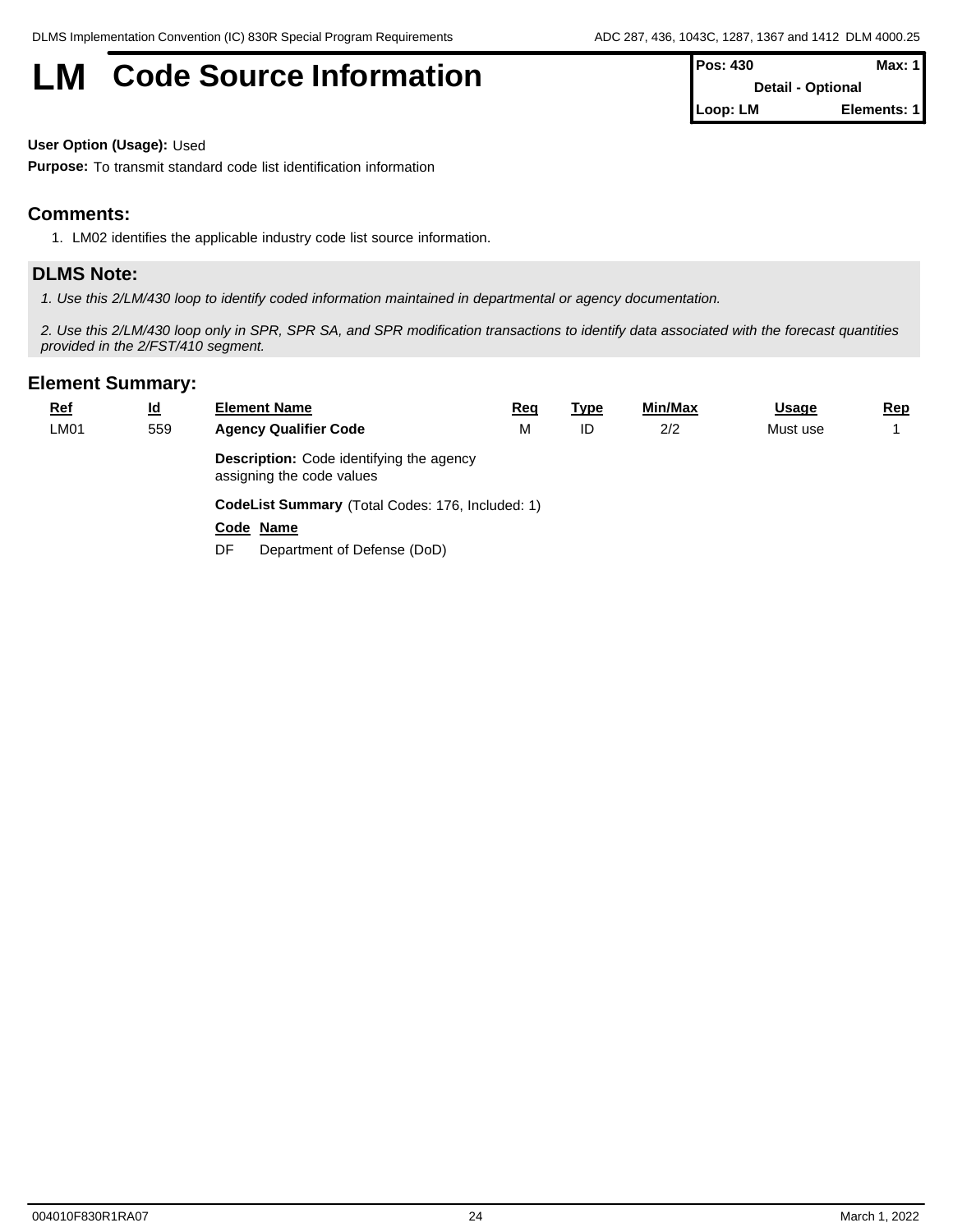## **LQ** Industry Code

| $Pos: 440$                | Max: 100    |  |
|---------------------------|-------------|--|
| <b>Detail - Mandatory</b> |             |  |
| Loop: LM                  | Elements: 2 |  |

**User Option (Usage):** Must use

**Purpose:** Code to transmit standard industry codes

## **Syntax Rules:**

1. C0102 - If LQ01 is present, then LQ02 is required.

## **DLMS Note:**

*Use to identify codes, as appropriate, consistent with management information requirements.*

| 1/3<br>1270<br><b>Code List Qualifier Code</b><br>$\Omega$<br>ID<br>LQ01<br>Must use<br><b>Description:</b> Code identifying a specific<br>industry code list<br>CodeList Summary (Total Codes: 558, Included: 13)<br>Code Name<br>78<br>Project Code<br><b>DLMS Note:</b><br>Must use for original SPR and SPR SA transactions. Use in SPR modification transactions to identify<br>the revised project code.<br><b>Priority Designator Code</b><br>79<br><b>DLMS Note:</b><br>Recommend using in all requisitions.<br><b>Advice Code</b><br>80<br><b>DLMS Note:</b><br>Use as needed for SPR and SPR SA transactions.<br>83<br><b>Supply Condition Code</b><br><b>DLMS Note:</b><br>Use for SPR and SPR SA transactions to identify the supply condition of the required materiel;<br>otherwise, do not use.<br>Purpose Code<br>99<br><b>DLMS Note:</b><br>Use for SPR and SPR SA transactions to identify the purpose of the required materiel.<br>Supplemental Data<br>A9<br><b>DLMS Note:</b><br>1. Use to identify supplemental address/data.<br>2. During the DLSS/DLMS transition, this field will be used to perpetuate/populate the DLSS<br>Supplementary Address (SUPAAD) field. During this time, field size is restricted to 6 positions; see<br>introductory DLMS note 4d. |
|------------------------------------------------------------------------------------------------------------------------------------------------------------------------------------------------------------------------------------------------------------------------------------------------------------------------------------------------------------------------------------------------------------------------------------------------------------------------------------------------------------------------------------------------------------------------------------------------------------------------------------------------------------------------------------------------------------------------------------------------------------------------------------------------------------------------------------------------------------------------------------------------------------------------------------------------------------------------------------------------------------------------------------------------------------------------------------------------------------------------------------------------------------------------------------------------------------------------------------------------------------------------------------------|
|                                                                                                                                                                                                                                                                                                                                                                                                                                                                                                                                                                                                                                                                                                                                                                                                                                                                                                                                                                                                                                                                                                                                                                                                                                                                                          |
|                                                                                                                                                                                                                                                                                                                                                                                                                                                                                                                                                                                                                                                                                                                                                                                                                                                                                                                                                                                                                                                                                                                                                                                                                                                                                          |
|                                                                                                                                                                                                                                                                                                                                                                                                                                                                                                                                                                                                                                                                                                                                                                                                                                                                                                                                                                                                                                                                                                                                                                                                                                                                                          |
|                                                                                                                                                                                                                                                                                                                                                                                                                                                                                                                                                                                                                                                                                                                                                                                                                                                                                                                                                                                                                                                                                                                                                                                                                                                                                          |
|                                                                                                                                                                                                                                                                                                                                                                                                                                                                                                                                                                                                                                                                                                                                                                                                                                                                                                                                                                                                                                                                                                                                                                                                                                                                                          |
|                                                                                                                                                                                                                                                                                                                                                                                                                                                                                                                                                                                                                                                                                                                                                                                                                                                                                                                                                                                                                                                                                                                                                                                                                                                                                          |
|                                                                                                                                                                                                                                                                                                                                                                                                                                                                                                                                                                                                                                                                                                                                                                                                                                                                                                                                                                                                                                                                                                                                                                                                                                                                                          |
|                                                                                                                                                                                                                                                                                                                                                                                                                                                                                                                                                                                                                                                                                                                                                                                                                                                                                                                                                                                                                                                                                                                                                                                                                                                                                          |
|                                                                                                                                                                                                                                                                                                                                                                                                                                                                                                                                                                                                                                                                                                                                                                                                                                                                                                                                                                                                                                                                                                                                                                                                                                                                                          |
|                                                                                                                                                                                                                                                                                                                                                                                                                                                                                                                                                                                                                                                                                                                                                                                                                                                                                                                                                                                                                                                                                                                                                                                                                                                                                          |
|                                                                                                                                                                                                                                                                                                                                                                                                                                                                                                                                                                                                                                                                                                                                                                                                                                                                                                                                                                                                                                                                                                                                                                                                                                                                                          |
|                                                                                                                                                                                                                                                                                                                                                                                                                                                                                                                                                                                                                                                                                                                                                                                                                                                                                                                                                                                                                                                                                                                                                                                                                                                                                          |
|                                                                                                                                                                                                                                                                                                                                                                                                                                                                                                                                                                                                                                                                                                                                                                                                                                                                                                                                                                                                                                                                                                                                                                                                                                                                                          |
|                                                                                                                                                                                                                                                                                                                                                                                                                                                                                                                                                                                                                                                                                                                                                                                                                                                                                                                                                                                                                                                                                                                                                                                                                                                                                          |
|                                                                                                                                                                                                                                                                                                                                                                                                                                                                                                                                                                                                                                                                                                                                                                                                                                                                                                                                                                                                                                                                                                                                                                                                                                                                                          |
|                                                                                                                                                                                                                                                                                                                                                                                                                                                                                                                                                                                                                                                                                                                                                                                                                                                                                                                                                                                                                                                                                                                                                                                                                                                                                          |
|                                                                                                                                                                                                                                                                                                                                                                                                                                                                                                                                                                                                                                                                                                                                                                                                                                                                                                                                                                                                                                                                                                                                                                                                                                                                                          |
|                                                                                                                                                                                                                                                                                                                                                                                                                                                                                                                                                                                                                                                                                                                                                                                                                                                                                                                                                                                                                                                                                                                                                                                                                                                                                          |
|                                                                                                                                                                                                                                                                                                                                                                                                                                                                                                                                                                                                                                                                                                                                                                                                                                                                                                                                                                                                                                                                                                                                                                                                                                                                                          |
|                                                                                                                                                                                                                                                                                                                                                                                                                                                                                                                                                                                                                                                                                                                                                                                                                                                                                                                                                                                                                                                                                                                                                                                                                                                                                          |
|                                                                                                                                                                                                                                                                                                                                                                                                                                                                                                                                                                                                                                                                                                                                                                                                                                                                                                                                                                                                                                                                                                                                                                                                                                                                                          |
|                                                                                                                                                                                                                                                                                                                                                                                                                                                                                                                                                                                                                                                                                                                                                                                                                                                                                                                                                                                                                                                                                                                                                                                                                                                                                          |
|                                                                                                                                                                                                                                                                                                                                                                                                                                                                                                                                                                                                                                                                                                                                                                                                                                                                                                                                                                                                                                                                                                                                                                                                                                                                                          |
| 3. Expanded use of this field for supplemental data without size restriction is a DLMS enhancement; see<br>introductory DLMS note 4a.                                                                                                                                                                                                                                                                                                                                                                                                                                                                                                                                                                                                                                                                                                                                                                                                                                                                                                                                                                                                                                                                                                                                                    |
| 4. Under full DLMS, the requirement to pass activity address information within the supplemental data<br>field will be streamlined. Activity address data previously contained in the SUPAAD will be reflected<br>exclusively in the N1 segment. Future streamlined data; see introductory DLMS note 4c.                                                                                                                                                                                                                                                                                                                                                                                                                                                                                                                                                                                                                                                                                                                                                                                                                                                                                                                                                                                 |
| <b>Utilization Code</b><br>AJ                                                                                                                                                                                                                                                                                                                                                                                                                                                                                                                                                                                                                                                                                                                                                                                                                                                                                                                                                                                                                                                                                                                                                                                                                                                            |
| <b>DLMS Note:</b>                                                                                                                                                                                                                                                                                                                                                                                                                                                                                                                                                                                                                                                                                                                                                                                                                                                                                                                                                                                                                                                                                                                                                                                                                                                                        |
| 1. Under DLSS, this is the first position of the document serial number.                                                                                                                                                                                                                                                                                                                                                                                                                                                                                                                                                                                                                                                                                                                                                                                                                                                                                                                                                                                                                                                                                                                                                                                                                 |
| 2. DLMS enhancement; see introductory DLMS note 4a.                                                                                                                                                                                                                                                                                                                                                                                                                                                                                                                                                                                                                                                                                                                                                                                                                                                                                                                                                                                                                                                                                                                                                                                                                                      |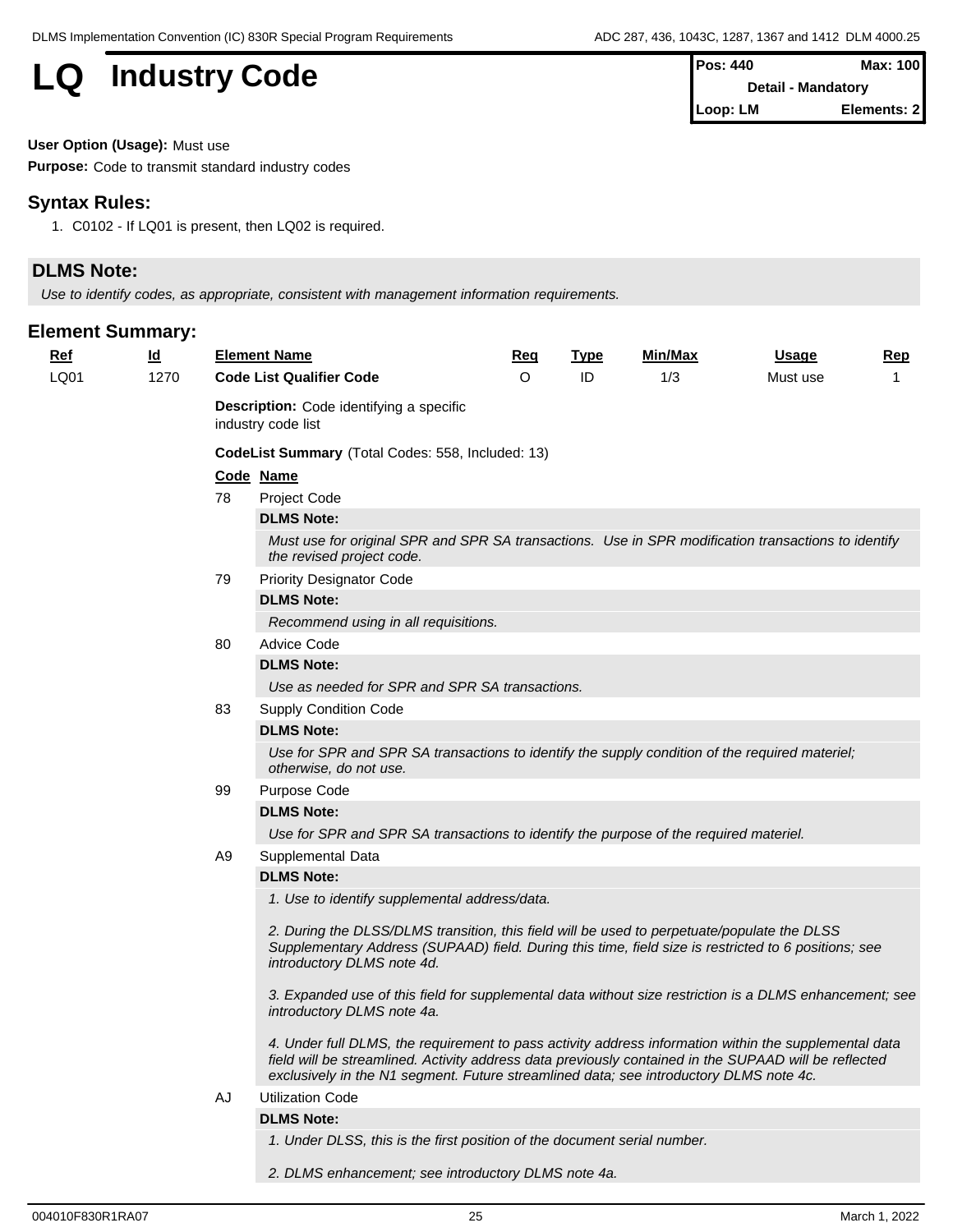#### **Code Name**

ED Coast Designation Code

#### **DLMS Note:**

*Use for original SPR and SPR SA transactions to identify the relative consignee location. Use in SPR modification transactions to identify the revised relative consignee location.*

GQ Group Qualifier Code

#### **DLMS Note:**

*Use to identify the Material Management Aggregation Code MMAC) for NSNs to be managed by a specific manager (i.e., System, program, aggregation, selected FSC, technology group). This is an Air Force-unique data element meaningful to the Air Force only. Non-Air Force components perpetuate without action.*

*A data maintenance action was approved in version 5010. The approved code/name is "MAC – Material Management Aggregation Code". The code source is identified as the Air Force Manual (AFMAN) 23-110, Volumes 1 and 2.*

COG Cognizance Symbol

#### **DLMS Note:**

*Use to identify the material cognizance symbol (COG) of the end item. Indicate NSL for non-stock numbered listed items. This is a Navy-unique data element meaningful to Navy only; Non-Navy Components are to perpetuate without action.*

IMC Item Management Code

#### **DLMS Note:**

*Use to identify the Item Management Code (IMC) for integrated material management. This is a Navy-unique data element meaningful to Navy only; Non-Navy Components are to perpetuate without action.*

#### MCC Material Control Code

#### **DLMS Note:**

*Use to identify the Material Control Code (MCC) for special inventory reporting. This is a Navy-unique data element meaningful to Navy only; Non-Navy Components are to perpetuate without action.*

SMI Special Material Identification Code

#### **DLMS Note:**

*Use to identify the Special Material Identification Code (SMIC) for an end item. This is a Navy-unique data element meaningful to Navy only; Non-Navy Components are to perpetuate without action.*

#### LQ02 1271 **Industry Code**

X AN 1/30 Must use 1

**Description:** Code indicating a code from a specific industry code list